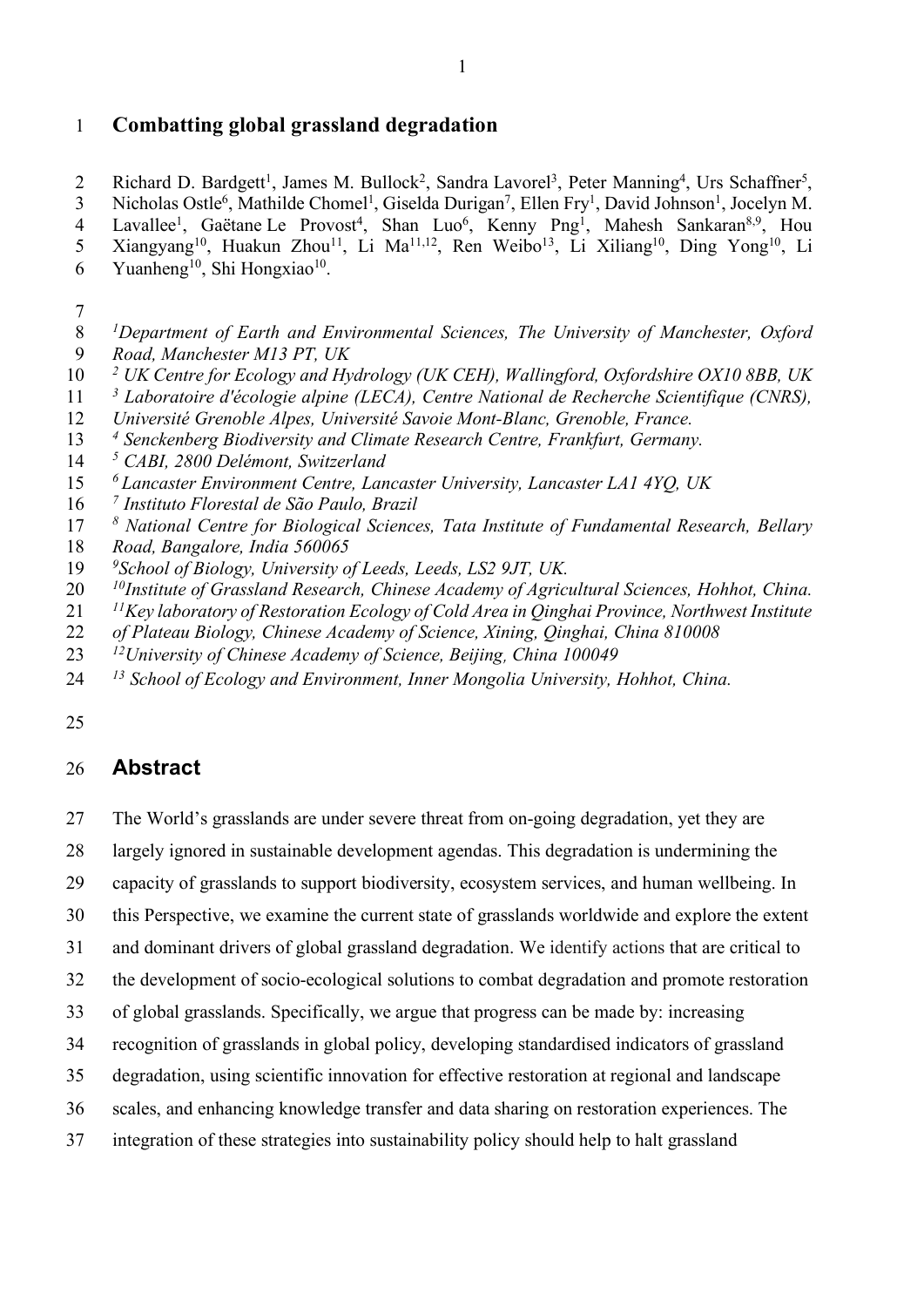degradation and enhance restoration success, and protect the socio-economic, cultural and ecological benefits that grasslands provide.

 Grasslands, comprising open grassland, grassy shrublands and savannah, cover about  $-40\%$  of the Earth's surface and some 69% of the world's agricultural land area<sup>1-3</sup>. Not only do they serve as an important global reservoir of biodiversity, including many iconic and endemic species, but also, they provide a wide range of material and non-material benefits to humans and our quality of life. These benefits include a wide range of ecosystem services, such as food production, water supply and regulation, carbon storage and climate mitigation, 47 pollination, and a host of cultural services<sup>1-3</sup>. Despite its importance, grassland degradation is 48 widespread and accelerating in many parts of the world<sup>4-6</sup> with as much as 49% of grassland 49 area worldwide having been degraded to some extent<sup>5,7,8</sup>.

 Grassland degradation poses an enormous threat to the hundreds of millions of people who rely on grasslands worldwide for food, fuel, fibre and medicinal products, as well as 52 their multiple cultural values<sup>9,10</sup>. In terms of livestock production, the global cost of grassland 53 degradation has been estimated at \$6.8 billion<sup>11</sup>, with the impact on human welfare being particularly severe in regions where most the population is below the poverty line Grassland degradation also creates major environmental problems, given that grasslands play a critical role in biodiversity conservation, climate and water regulation, and global biogeochemical cycles<sup>2,4</sup>. For example, the conversion of tropical grassy biomes to arable cropland poses a significant threat to biodiversity given that they have a vertebrate species richness 59 comparable to forests<sup>12</sup>, while the recent expansion of croplands in United States has caused 60 widespread conversion of prairie grasslands, with considerable cost to wildlife<sup>6</sup>. Moreover, the conversion of grasslands to arable cropland and disturbance through overgrazing, fire and 62 invasive species can lead to significant soil carbon  $loss<sup>13</sup>$ . Because of these problems, grassland degradation represents a major global challenge that must be addressed if we are to 64 achieve key targets of biodiversity agendas, such as the Aichi Biodiversity Targets<sup>14</sup> of the Convention on Biological Diversity (CBD) and the United Nations Sustainable Development Goals (SDGs), including restoration and sustainable use of terrestrial ecosystems, hunger and poverty alleviation, and climate change mitigation. Combating degradation is also central to the UN Decade on Ecosystem Restoration (2021-2030), which puts a firm focus on the urgent need for strategies for the restoration of degraded ecosystems, including grasslands. There are multiple, co-occurring drivers of grassland degradation, including over-

grazing, eutrophication, land conversion to forestry and crops, land abandonment, invasive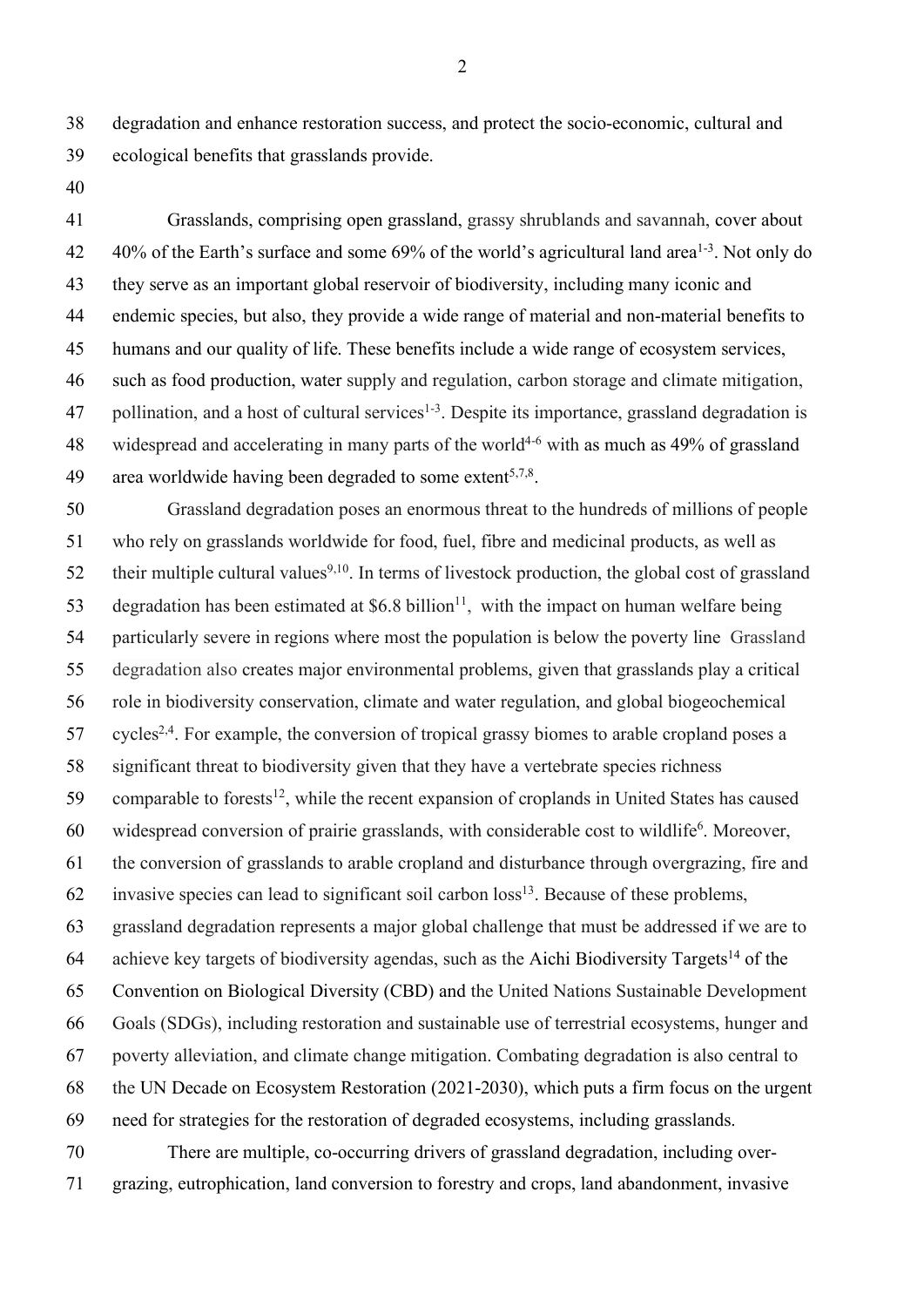species, climate extremes and altered fire regimes (Figure 1). These drivers are also often closely allied to socio-economic drivers, such as spatial expansion of humans, the economics of land use, changes in affluence and dietary preferences, and in land tenure and a lack of enforcement of land use rights. Climate change is also exacerbating grassland degradation, 76 especially due to fires and droughts, which are becoming more common and severe<sup>15</sup>. Despite the importance of grasslands, there has been little progress in finding solutions to halting and reversing global grassland degradation, which is compromising sustainable development and the ecosystem services grasslands provide.

 In this Perspective, we consider the current state of grasslands worldwide (comprising open grassland, grassy shrublands, and savannah) and the ecosystem services they provide, and explore what is known about the extent and dominant causes of grassland degradation. We then consider the challenges that grassland restoration efforts face, from societal attitudes to practical efforts, and identify actions that are critical to the development of socio-ecological solutions to combat degradation and promote restoration of global grasslands. We argue that progress can only be made through increasing recognition of grasslands in regional and global policy, developing standardised indicators of degradation and restoration, introducing ecological innovation into restoration, and enhancing knowledge transfer and data sharing regarding restoration experiences. If adopted, these measures should benefit global policy initiatives to tackle ecosystem degradation and restoration, and protect the many socio-economic, cultural and ecological benefits that grasslands provide.

## **Defining grasslands**

 A key issue in the poor recognition of grasslands in policy is a lack of clarity in defining the grassland biome. Grasslands can be defined in terms of both what they are, for example dominated by grasses and graminoids, and what they are not, for example lacking extensive trees or scrub. Broadly defined, grasslands include, amongst others, European meadows and pastures, North American prairies, South American cerrados and pampas, African savannahs, Australian rangelands, and Asian steppes. In many parts of the world and for many ecologists and conservationists, 'natural grasslands' are the most important biome, and these are found in both the tropical and temperate zones. Natural grasslands are generally found where the climate and/or soils cannot support woody plant growth, such as above the tree-line or in the dry-lands of the world. Often such factors interact with natural disturbance such as by fire or wild grazers,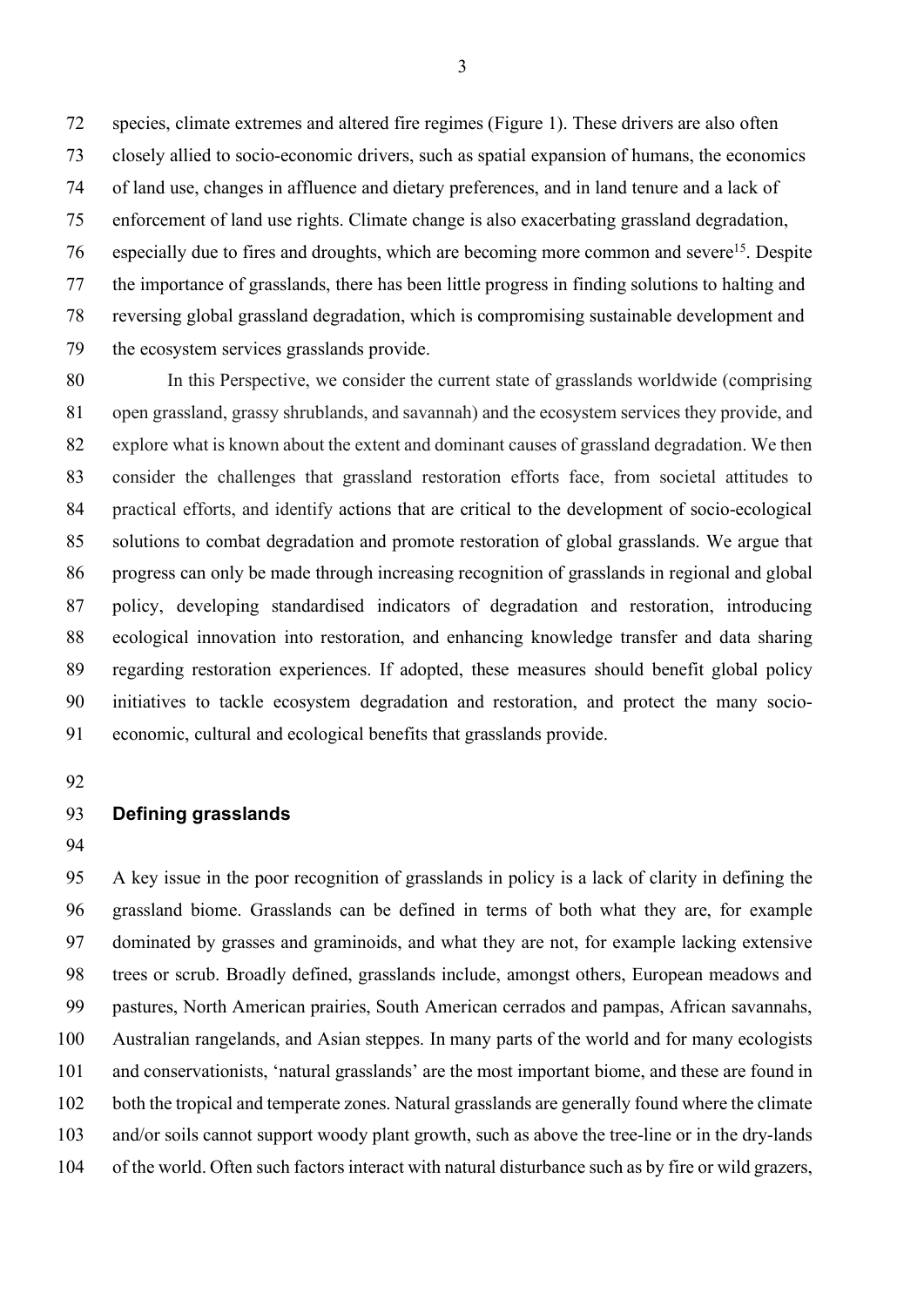which constrain growth of woody plants and maintain the grasses and associated low-growing plants<sup>16</sup>. Indeed, changes in the balance of these interacting factors can trigger radical change. For example, many parts of Africa (and elsewhere) are seeing 'woody plant encroachment' local linked to a decline in burned area along with warmer and wetter climates<sup>17</sup>, while the Holocene transition from extensive grasslands into the Sahara Desert was likely due to the onset of drier 110 conditions at the end of the African Humic Period<sup>18</sup>.

 So-called 'semi-natural grasslands' are also important ecologically, and receive 112 special attention in Europe<sup>19</sup>, where they are important reservoirs for biodiversity<sup>20</sup>. Such grasslands have been produced by centuries of human activity, generally by traditional, low- intensity agriculture involving livestock grazing, hay-cutting, and sometimes management with fire. Semi-natural grasslands have been created by clearing natural vegetation such as forest, but also by modifying natural grasslands. As agriculture has become increasingly intensive over the last century, 'improved' grasslands of low plant species diversity have come to dominate in many parts of the world, characterised by the use of inorganic fertilisers, high stocking densities of productive livestock breeds, and often frequent re-sowing with high-yielding plant varieties. In this Perspective, we focus on natural and semi-natural grasslands, with improved grasslands generally considered a form of grassland degradation in terms of loss of biodiversity and many ecosystem services<sup>19</sup>.

 The vegetation of natural and semi-natural grasslands, while typically dominated by grasses and graminoids, often has a large forb component and even scattered trees or scrub. Indeed, in terms of species richness, forbs dominate grasslands worldwide, and are often the most species-rich functional group, for example in North American prairie, African savannah, 127 Mongolian steppes, and South American pampas, campos and cerrados<sup>21</sup>. According to some definitions, grasslands can also have a relatively high tree cover before they become classed as 129 forest<sup>22</sup>. Natural grasslands are often grazed by wild herbivores, including many large mammals, but large areas are also used for domestic livestock. As such, meat, dairy and other livestock products such as wool comprise the most prominent ecosystem services provided by both natural and semi-natural grasslands. The livelihoods and cultures of some traditional 133 communities revolve almost entirely around their livestock systems<sup>20,23</sup>, which in turn 134 maintains the diversity of livestock breeds<sup>24</sup>.

 Grasslands support a huge amount of biodiversity, hosting numerous species not found 136 in forests<sup>12,25</sup> and distinct assemblages of native large herbivores and their predators, many of which are threatened by extinction due to the combined impacts of hunting, encroachment by 138 humans and their livestock, and habitat  $loss^{26}$ . Many of these species are highly charismatic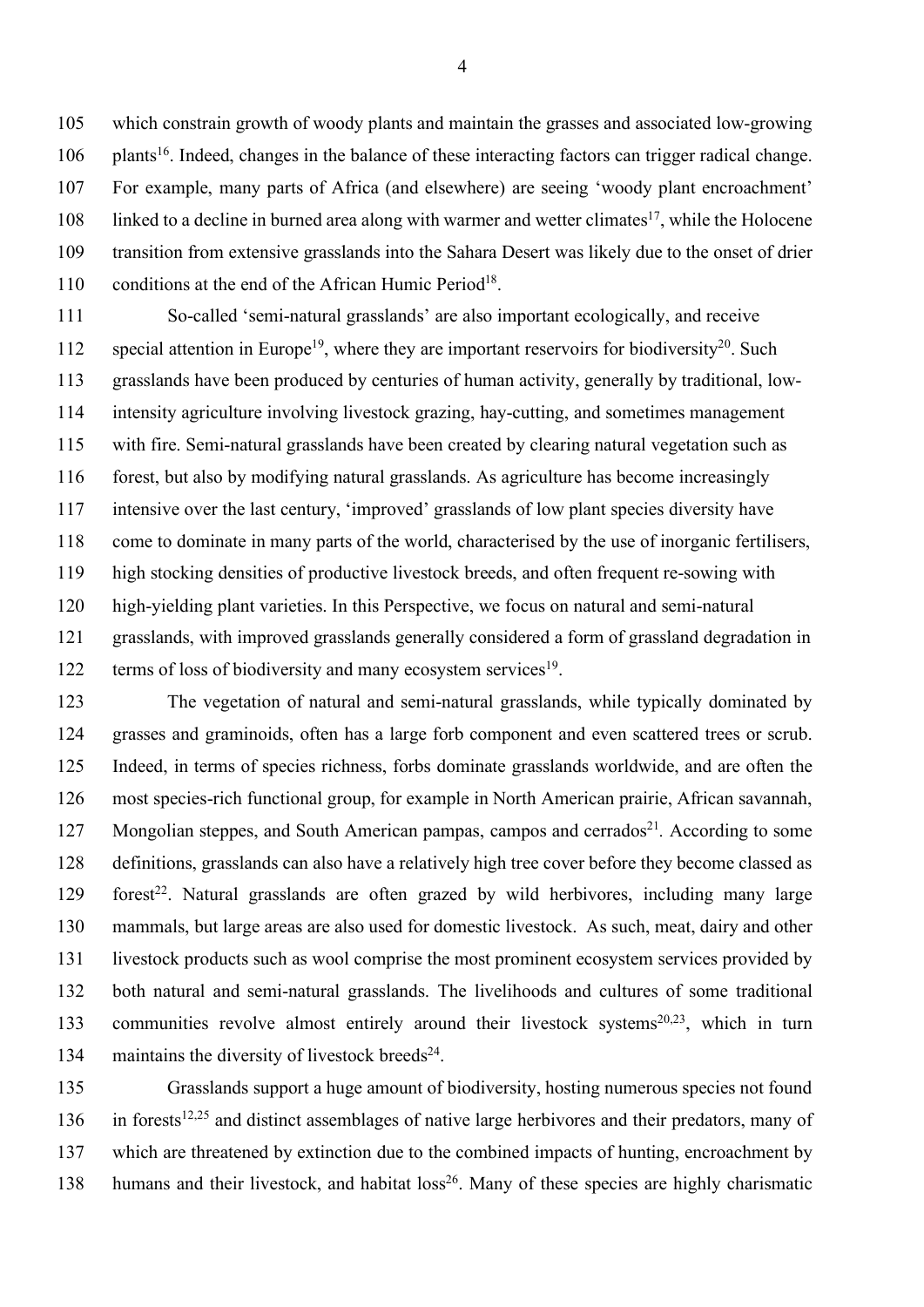139 and globally renowned, such as bison, wolves, rhinos and lions, and hence provide cultural 140 services, such as ecotourism, and related benefits<sup>27</sup>. It is perhaps less acknowledged, however, 141 that grasslands provide many other ecosystem services, including holding flood waters, 142 providing clean water, regulating soil erosion, and providing wild food and medicines<sup>10</sup>. These 143 services and their importance vary geographically in relation to local environments and the 144 demands from people<sup>10</sup>. Cultural services include aesthetic value, hunting, heritage values and 145 resources for tourism and recreation, especially where grasslands define the ecology and 146 culture of an area<sup>28</sup>.

147 The role of grasslands in carbon storage is often overlooked, although estimates suggest 148 that they contain 30% of the world's soil carbon stock<sup>29</sup> and that natural and sparsely grazed 149 grasslands act as a significant global carbon sink and provide an important climate cooling 150 service<sup>30</sup>. However, there is a global trend of grasslands transitioning towards a net warming 151 effect on climate due to increased greenhouse gas emission associated with higher livestock 152 numbers and management intensification<sup>30</sup>. Furthermore, natural and sparsely grazed 153 grasslands contain "irrecoverable carbon" that is vulnerable to land use conversion; once lost, 154 this carbon is not recoverable over timescales relevant to climate mitigation<sup>31</sup>. Nevertheless, 155 there is high potential for increasing soil carbon sequestration in grasslands via improved 156 grazing and by arresting grassland conversion and degradation<sup>32</sup>.

- 157
- 158

## 159 **Extent and drivers of degradation**

160

161 Globally, estimates suggest that as much as 49% of grassland area has been degraded to some 162 extent<sup>5,7,8</sup>, although there is much uncertainty given that definitions of both grassland and 163 degradation vary. For example, improved grasslands can be conflated with the natural and 164 semi-natural grasslands considered here. The IPBES Assessment Report on Land Degradation 165 and Restoration<sup>33</sup> suggests that about half of the global natural grassland area is degraded to 166 some extent. More specific estimates include: about 90% of the UK's semi-natural grasslands 167 lost since the  $1940s^{19}$ , up to 90% of the vast grasslands of the Qinghai-Tibetan Plateau 168 degraded<sup>34</sup>, and over 60% of the former grassland area of southern Brazil lost<sup>35</sup>. As illustrated 169 by this geographic range, threats to natural and semi-natural grasslands are present across most  $170$  of the globe. However, current threat levels seem particularly high in the tropics<sup>16</sup>, while loss 171 of the small remaining areas of western European grassland has largely slowed<sup>36</sup>. It is likely, 172 however, that ongoing environmental change will pose further threats to all grasslands. Climate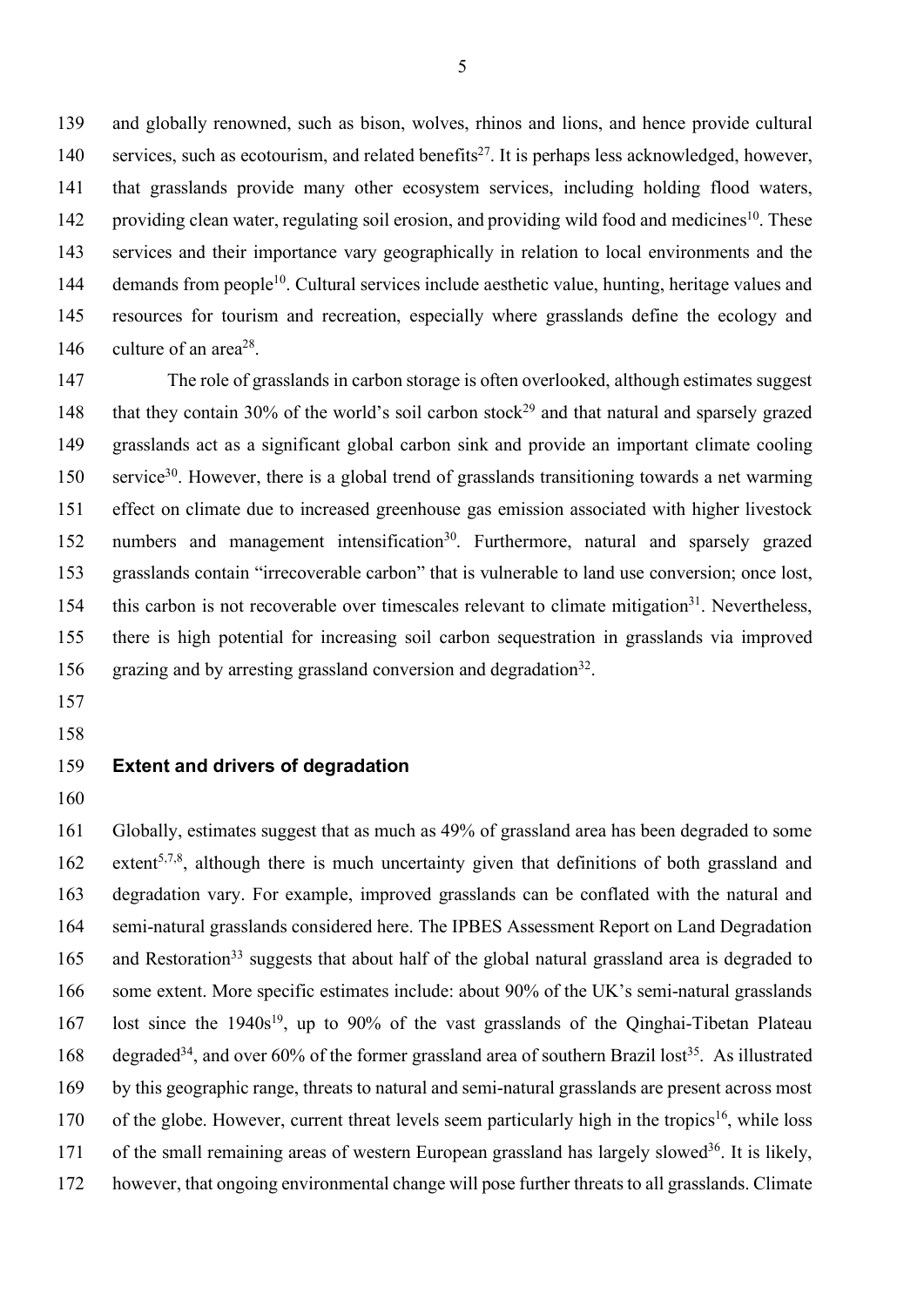change has been shown in the past to cause grassland loss and degradation, and projected future climate change will likely combine with human activities to cause increased woody plant 175 encroachment in some areas and desertification in others<sup>37,38</sup>. An increasing and immediate concern is the planned planting of trees on important grasslands across the globe, ostensibly to 177 meet afforestation targets for climate change mitigaton<sup>39</sup>.

 There are many drivers of grassland degradation, which we classify for heuristic purposes into three broad types: disturbances, anthropogenic inputs, and land use change. The degree of disturbance is important; too little can drive a transition into more woody vegetation, while too much can lead to soil erosion and desertification. In Europe, many semi-natural 182 grasslands were abandoned and lost to scrub in the  $20<sup>th</sup>$  century as these low intensity grazing 183 systems became uneconomic<sup>40</sup>. Over-grazing or a heightened fire frequency can disrupt 184 vegetation cover, cause soil erosion, and lead to desertification<sup>41</sup>. Considering the intensity of anthropogenic inputs, natural and semi-natural grasslands tend to receive low-intensity management, contrasting with the fertiliser inputs and re-sowing with productive cultivars to support heavy grazing in improved grasslands. More general human inputs, such as through 188 atmospheric nitrogen deposition, can have similar effects to agricultural intensification<sup>42</sup>. The third type comprises humans actively converting grasslands to other land uses, for instance to 190 arable farming, built infrastructure, and to forestry<sup>35,43</sup>. A related problem is invasion by introduced woody plants, such as *Prosopis juliflora*, which change the land cover<sup>44</sup>.

 These three drivers of grassland degradation interact and are also exacerbated by climate change. For example, natural grasslands in the Americas, Australia and Africa are being degraded due to woody plant encroachment, with the major causes thought to be a 195 combination of higher atmospheric  $CO<sub>2</sub>$  concentrations, reductions in fire or grazing pressures, 196 and warmer and wetter conditions<sup>45</sup>. Conversely, in many parts of the world, such as Central Asia and Africa, over-grazing combined with more intense and frequent droughts is 198 exacerbating grassland desertification and degradation<sup>46</sup>.

## **Halting degradation and promoting restoration**

 Here, we propose five actions that should be deployed to develop effective socio-ecological solutions to the degradation and restoration of global grasslands.

*Policy recognition of grasslands.* A key factor contributing to the degradation of grasslands is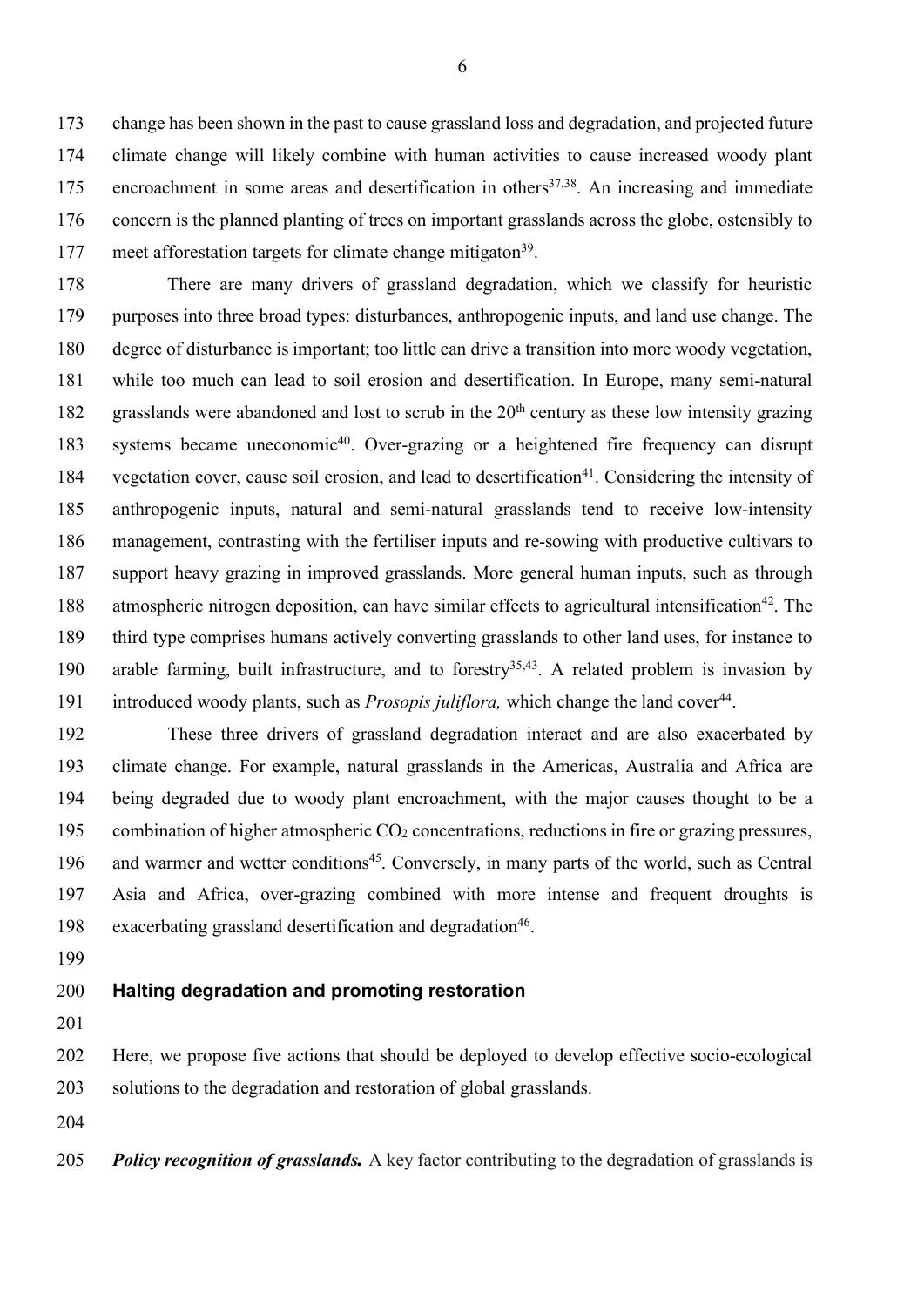the lack of representation of grassland in national and international policy. In fact, grasslands are in many ways the 'Cinderella' of the world's biomes, with the scientific and political focus of global sustainability policy being on ecosystems such as oceans, freshwaters, forests and croplands. Indeed, despite suffering some of the highest rates of degradation of any biome, 210 Dudley et al<sup>47</sup> reported that only  $8\%$  of grassland and savannah biomes protected. As such, there is a pressing need for national and global policy to recognize the role of grasslands in addressing climate mitigation, food security, biodiversity conservation and poverty alleviation.

 Numerous examples exist of national and international policies on environment and sustainability that have ignored grasslands. For example, halting and reversing ecosystem degradation is a central goal of the SDGs (Goal 15), the UN Framework Convention on Climate Change (UNFCCC), and the Convention on Biological Diversity (CBD), but there is no explicit mention of grasslands in any of them. The SDG targets also fail to mention grasslands, whereas forests, oceans and coastal ecosystems are repeatedly referenced in targets and indicators. Further, while grassland regions contain around half the world's 234 Centres of Plant Diversity - sites of global botanical importance based on endemism and species richness - they were not 221 mentioned in the Aichi Biodiversity Targets of the CBD<sup>14</sup>. The European Biodiversity Strategy to  $2020^{48}$  also makes little mention of grasslands, whereas forests feature heavily.

 Pressures on grasslands have also been accentuated through the unforeseen consequences of global and national environmental and socio-economic policies. In particular, grasslands are increasingly targeted in carbon sequestration programs that emphasize tree planting, such as REDD+ and China's Grain-to-Green Project, which often leads to their degradation. The Chinese government, for example, has invested heavily in tree planting, with tree coverage of previously non-forested areas increasing at an average rate of 0.15 million hectares per year over the last 25 years. However, there is major concern that tree planting in arid and semi-arid grasslands with water-demanding trees is exacerbating grassland 231 degradation, reducing plant diversity, damaging soils, and increasing water shortages<sup>50-52</sup>. Also, large tracts of grassland in Brazil have been identified as targets for tree planting, posing 233 a major threat to these ancient and highly diverse ecosystems<sup>25</sup>. An estimated 7.41 million ha of eucalypt and 2.07 million ha of pine plantation already occupy mostly former savannahs and 235 grassland, at an astonishing rate of 0.4 million ha per year from 2013-2017<sup>53</sup>. Indeed, it has been calculated that meeting land restoration and protection targets would increase global tree 237 cover by 4M km<sup>2</sup>, often at the expense of grasslands<sup>54</sup>. Furthermore, models of global forest restoration potential have identified natural grasslands as sites for restoration using tree 239 planting, with potential to contribute to carbon sequestration and climate mitigation<sup>55</sup>. The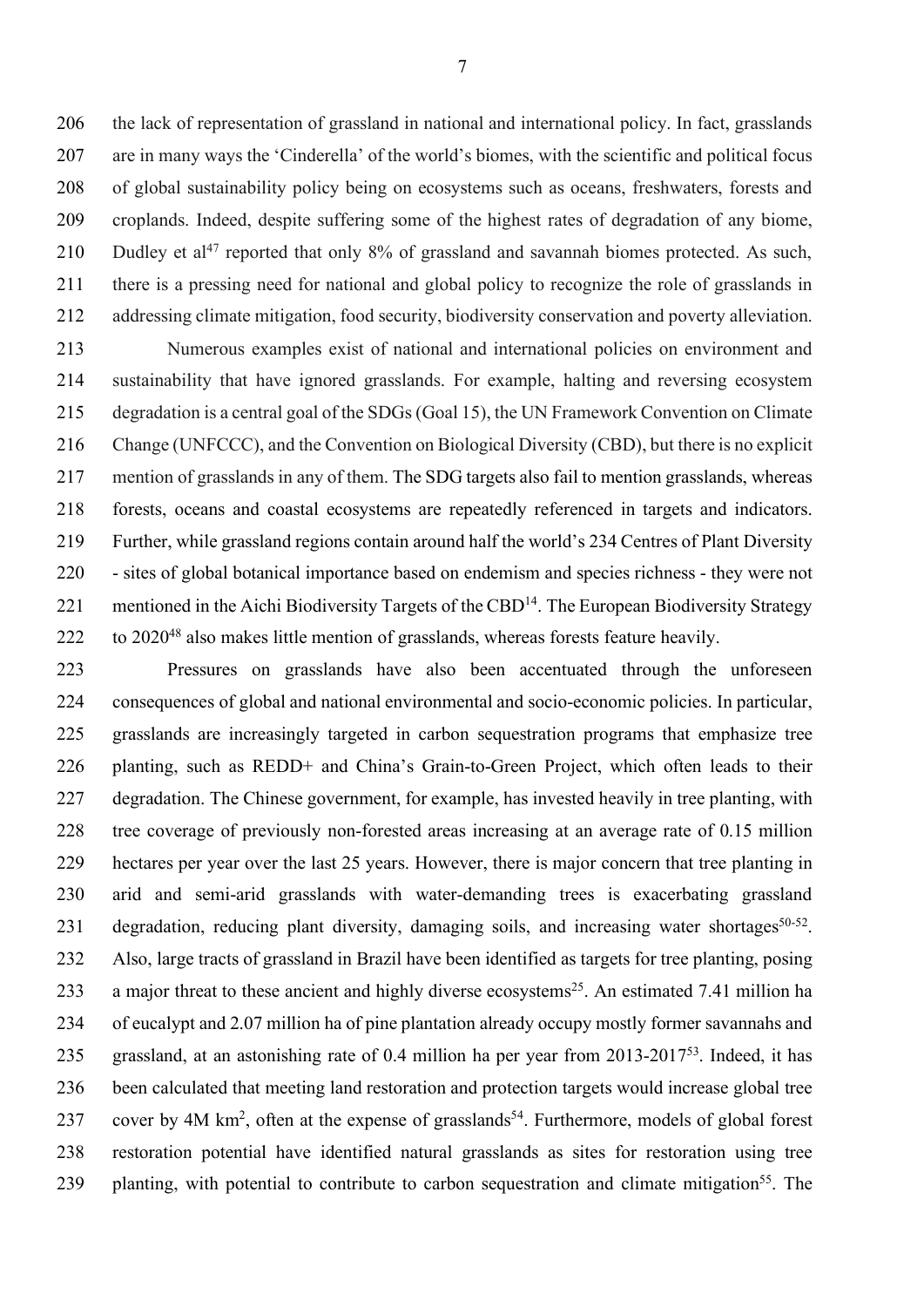logic of such proposals for climate mitigation, however, is increasingly been challenged on the basis of their damaging impact on natural grasslands and because their carbon sequestration 242 potential is considered inflated $39,56$ .

Grasslands can be more resilient carbon sinks than forests<sup>57</sup>, and afforestation can cause 244 soil carbon  $loss^{58,59}$ , soil acidification and nutrient-depletion<sup>60</sup>, especially when trees are 245 planted in natural grasslands<sup>59</sup>, making them prone to carbon loss from fires<sup>56.</sup> Large-scale afforestation also leads to changes in surface albedo, given that forests absorb more short-wave 247 radiation than grasslands, thereby creating a warming effect<sup> $60.61$ </sup>. As such, changes in albedo resulting from afforestation can reduce or even negate benefits of increased carbon capture, 249 potentially leading to a net warming effect of tree planting<sup>60,61</sup>. Another issue is that policies such as REDD+ focus primarily on carbon sequestration in aboveground tree biomass, while healthy and restored grasslands can store comparable amounts of organic carbon as forests, but 252 mainly belowground<sup>57,63.</sup> Grasslands have also been shown to be more effective than forests in 253 providing soil erosion control and water protection in semi-arid ecosystems<sup>64</sup>, and the conversion of grassland to forest, either through natural regeneration or afforestation, can be highly detrimental to people who depend on grasslands for forage, game habitat, water 256 reserves, and cultural services $56,65,66$ .

 The lack of emphasis on grasslands in international and national policies has a long history. The 1954 Constitution of the People's Republic of China, for example, recognised forests, mines, rivers, wastelands (which probably included grasslands) and other resources, while grassland law, aimed at protecting, developing and making rational use of grasslands, did not appear in the constitution until 1985. Grasslands in India have also been historically undervalued in national policies, and even today they are widely considered to be unproductive 263 wastelands of limited value, leaving them vulnerable to land conversion $67,68$ . In Brazil, while major progress has been made in the conservation of forest ecosystems, non-forest biomes, including the Cerrado and Pampas grasslands, have been largely neglected, despite being among the most species rich grasslands in the world<sup>69</sup>. Similarly, and despite their ancient origin, Asian savannahs have been considered to be degraded forest since colonial times, which 268 has led to inappropriate management and policies that promote their degradation and  $loss^{70}$ .

 If grasslands are to be valued and managed sustainably, then both global and regional policy must change to recognize the value of grasslands as providers of multiple ecosystem services and hotspots for biodiversity, and to establish targets for their protection and sustainable management. Approaches could comprise specific inclusion of grasslands in conservation laws and policies and ensuring conservation policies do not have perverse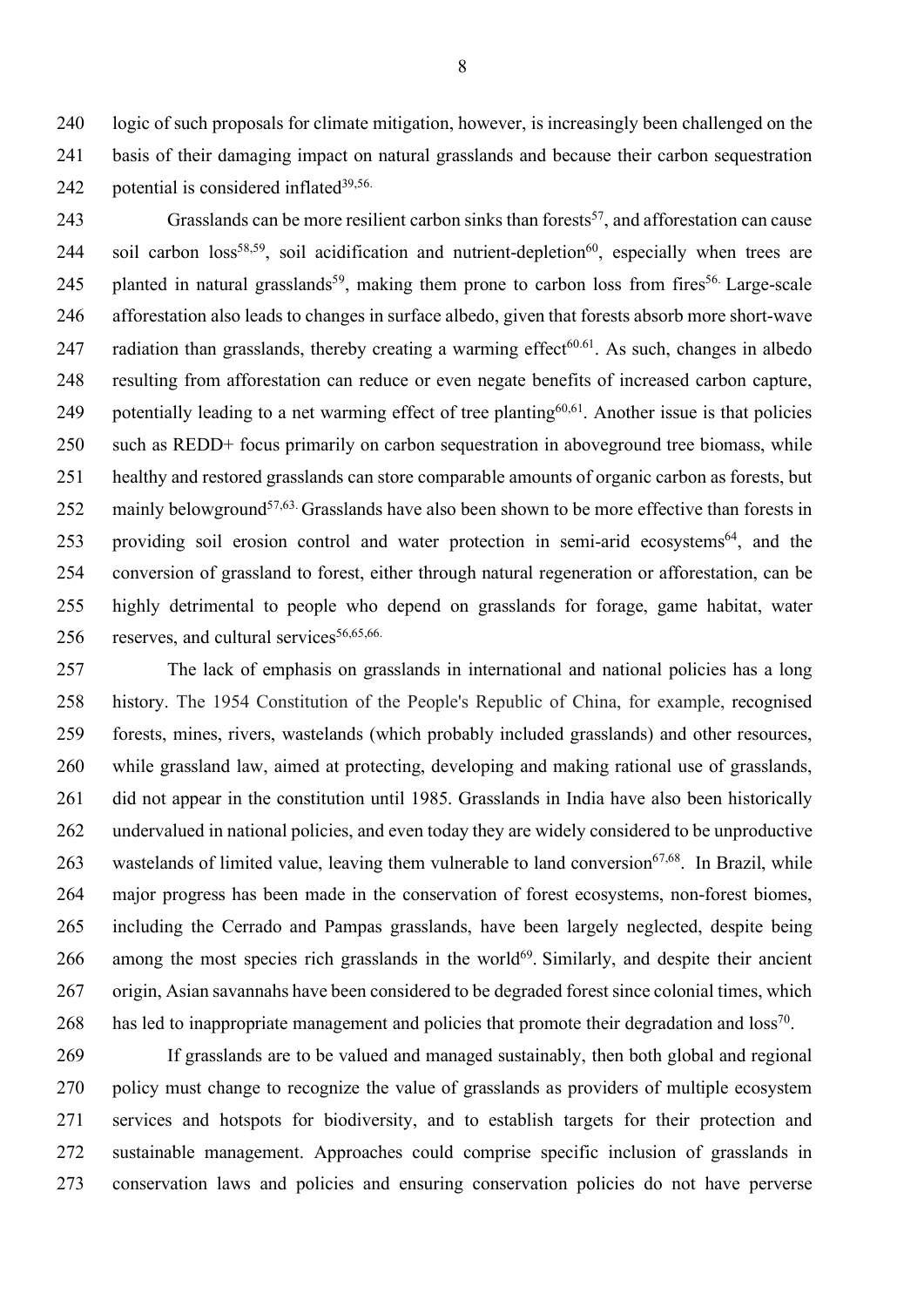consequences for grasslands, such as promoting fire suppression or afforestation. New policies to promote and fund appropriate management and restoration of grasslands are also needed, including penalties for degrading activities such as overgrazing. As an example, China's grassland law includes a range of policies that have been implemented to protect healthy and 278 restore degraded grasslands<sup>71</sup>.

- 
- 

 *Standardised assessment.* The coherent evaluation of grassland condition across the World requires standardised approaches. These should assess the severity of grassland degradation and its consequences for biodiversity and ecosystem services and evaluate the success of restoration schemes. Currently, restoration efforts are disjointed across regions and carried out by a wide range of organisations, which often leads to incompatible and inaccessible datasets, 286 and a lack of communication about successful methods<sup> $72,73$ </sup>. The diversity of grasslands across and within regions, and the many drivers of degradation, mean a fully uniform set of guidelines is impractical. Yet, we suggest that standardised approaches are needed to underpin effective decision-making.

 Progress can be made by defining grassland degradation from a socio-ecological perspective, where grassland is considered degraded if the supply of multiple ecosystem 292 services falls short of that demanded by stakeholders<sup>74</sup>. Different stakeholder groups prioritise 293 different combinations of ecosystem services<sup>75,76</sup>; as such, the definition of degradation depends upon the stakeholder, and needs to be tailored accordingly (Figures 2-4). In some cases, grassland degradation is apparent to all stakeholders, for instance when overgrazing 296 leads to loss of vegetation, reductions in soil organic matter and consequent soil erosion<sup>77</sup>. However, in other cases, perceptions of degradation and restoration success may differ: the increase in plant production but accompanying loss of plant species diversity resulting from fertilizer use might be considered an improvement by pastoralists, due to increased forage 300 . production, but as degradation by conservationists concerned with biodiversity protection<sup>78</sup>.

 The severity of degradation and the relative benefits of different grassland restoration practices can be assessed by combining measures of ecosystem service supply and stakeholder priorities and demands. Such measures can show how alternative restoration options differ in their impacts on ecosystem service supply and in their resulting benefits for different stakeholder groups. We recommend that this is achieved via a general five-step approach for standardising the assessment of grassland degradation and restoration (Figure 2). The results of this approach can also be used to support negotiation over restoration management.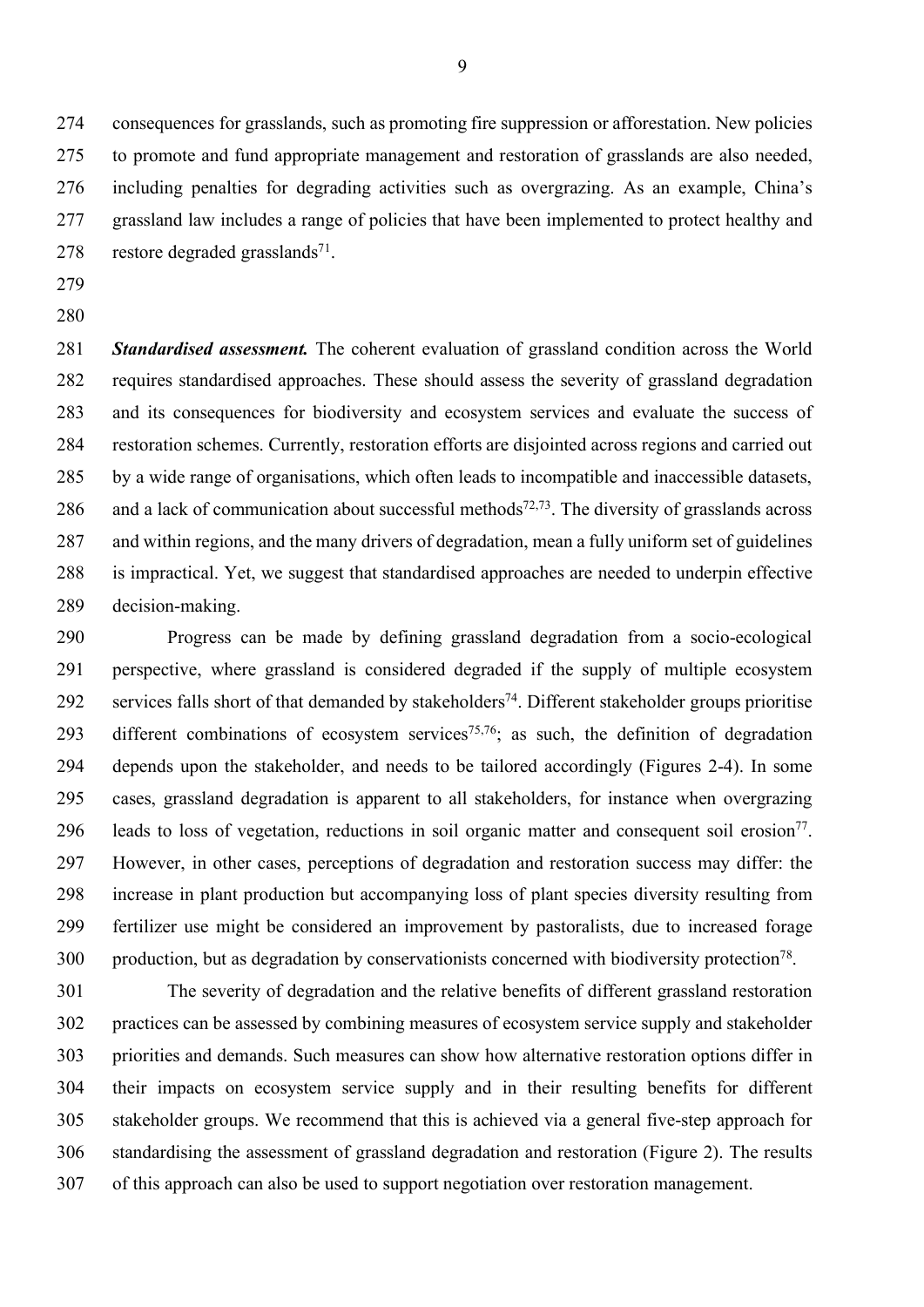The first step is to assess the demand for, and relative priority of, different ecosystem services by multiple stakeholder groups, for instance via social surveys of many stakeholders, 310 or representative community leaders<sup>75,39</sup> (Figure 2). It is vital that all major stakeholder groups are represented and the full range of relevant ecosystem services, including non-material (cultural) benefits considered, otherwise bad management decisions may result and potential 313 conflict<sup>80</sup>. Once ecosystem service demand is determined, indicators need to be identified and measured for each of the services. We propose that these should fall into two classes: general indicators, which measure ecosystem services for all stakeholder groups; and specific indicators for services used by a subset of the stakeholder community. In step 2, general indicators should be inexpensive and easy to measure over large scales and relate to key regulating functions that underpin all other ecosystem services. Such properties could include the cover and type of vegetation present, aboveground biomass, and soil properties such as organic matter, nutrient content, and pH. A presentation of possible measures and the ecosystem services they represent is in Table 1.

 The next step is to find tailored indicators for the specific ecosystem services used by different stakeholder groups. While the general indicators proposed above provide broadly comparable information on grassland condition, perceptions of grassland degradation differ between stakeholder groups<sup>81</sup>. Therefore, in addition to general indicators, other variables should be identified locally for these context-specific ecosystem services. These services and their indicators should be identified via stakeholder engagement, with indicators being developed according to local conditions. In the French Alps, for example, surveys identified that aesthetic value of mountain grasslands was essential to local farmers and tourists, and 330 related not only to flower diversity, but also to the absence of a build-up of plant litter<sup>82</sup>. As another example, the cover of woody species can be used as an indicator of the vital regulating 332 service of shade provision in East African grasslands<sup>83</sup>. Visually estimable indicators can also be employed in such assessments to ensure both relevance and cost-effectiveness.

 In the fourth step, general and specific measures can be combined to calculate an integrated index of grassland condition that can be related to local environmental conditions, management factors, global change drivers and restoration management. The creation of such indices can be achieved by adapting approaches developed for measuring the co-delivery of 338 multiple ecosystem services based on stakeholder preferences<sup>74,84</sup>, and other participatory 339 multi-criteria analyses of ecosystem services<sup>85</sup>. Both approaches can also be used to weigh the measures included in the calculation of the index, for example by encouraging representatives 341 of different stakeholder groups to assign scores to the ecosystem services considered<sup>83</sup>. In the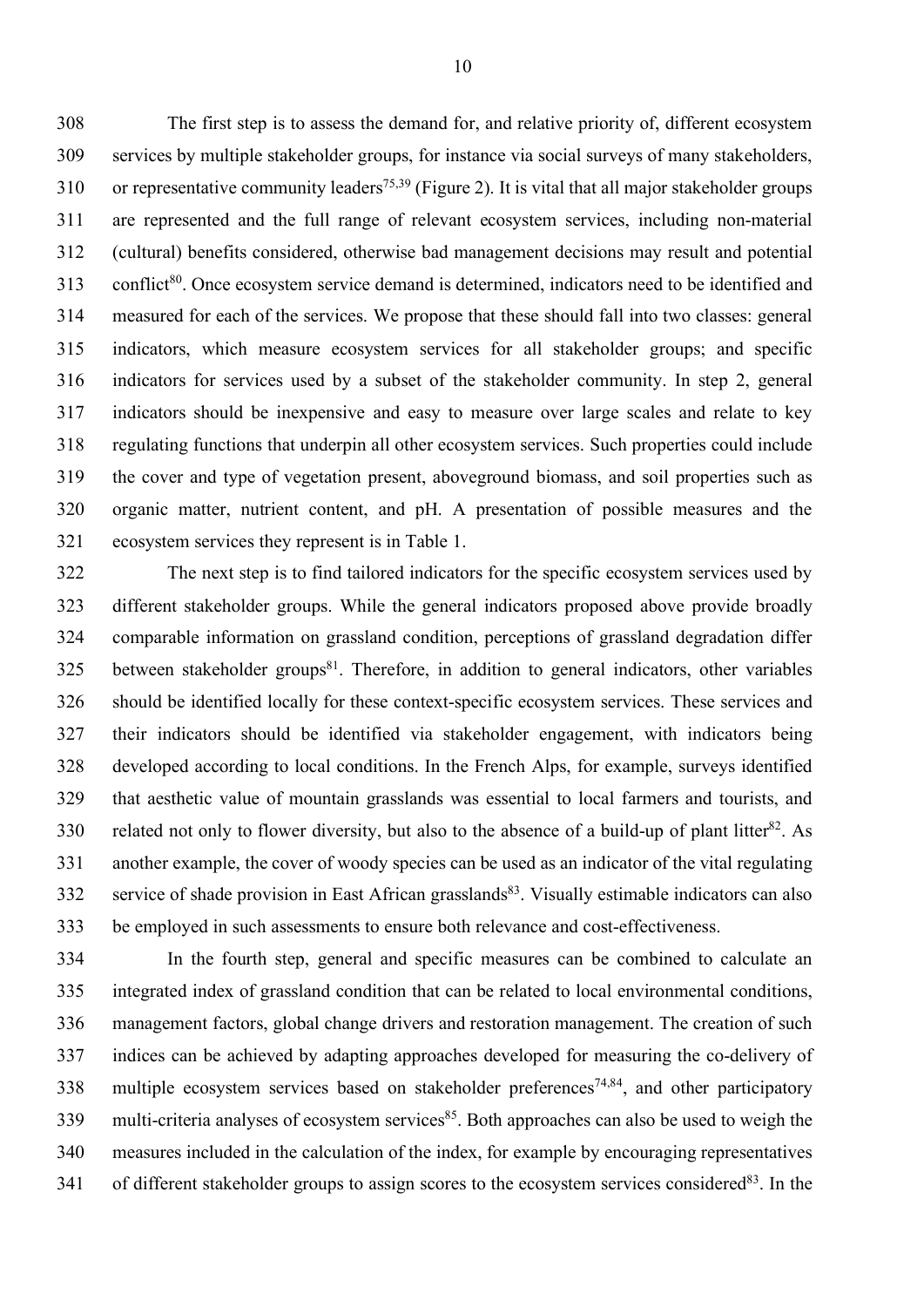final step, we suggest that conclusions from this standardised approach are used to inform management decisions regarding which restoration options should be employed and where. This is best resolved in participatory approaches, so that stakeholders share understanding, and conflict is minimised (Figure 2, and see Shared Understanding section below). The best options for whole communities can be estimated by weighting stakeholder groups equally in a community level metric, or by evaluating which restoration options minimise trade-offs between groups. As a single restoration practice may not benefit all stakeholder groups, the compartmentalisation of the landscape into different restoration options should also be considered (Figure 2).

 The approach presented here would not only allow for more detailed examination of grassland condition with regards to local needs, but also a better means of assessing the severity of grassland degradation and restoration success at both local and larger scales. In figures 3 and 4, we demonstrate how this approach can be applied in practice and how different restoration strategies create trade-offs or synergies for stakeholders in two regions: temperate European grasslands and in the arid and semi-arid grasslands of Eastern Africa (Figures 3 and 4). We advise readers to see Supplementary Material for details on the source of these 358 estimates, and Manning et al.<sup>74</sup> for a tutorial and R code for calculating such metrics.

 *Shared understanding and trade-offs.* When assessing grassland restoration options that best suit different stakeholder groups, there will likely be differences in preferred options (Figures 3 & 4), which might cause disagreement and conflict. To address this, there is a need for shared understanding, based on best knowledge and practice and operational constraints, of the 364 potential for different grassland restoration options to supply different ecosystem services $86,87$ , which can be quantified using the same tools as described above for assessing degradation. Such an approach could help identify which restoration option might best deliver the needs of all stakeholder groups, thereby supporting resolution of disagreements and conflict.

 To illustrate these trade-offs and how they may be resolved we present two detailed examples in which the standardised approach described above is applied. In both, fundamental trade-offs caused by degradation and restoration options prevent the co-supply of all ecosystem services. The first example is taken from European grasslands (Figure 3), where extensive management promotes functions related to water and soil carbon storage, which support ecosystem services linked to water and climate regulation. In contrast, intensive management with fertiliser use and high grazing pressures leads to faster rates of nutrient cycling and higher plant productivity, thereby promoting provisioning services<sup>78,88</sup>. However, intensive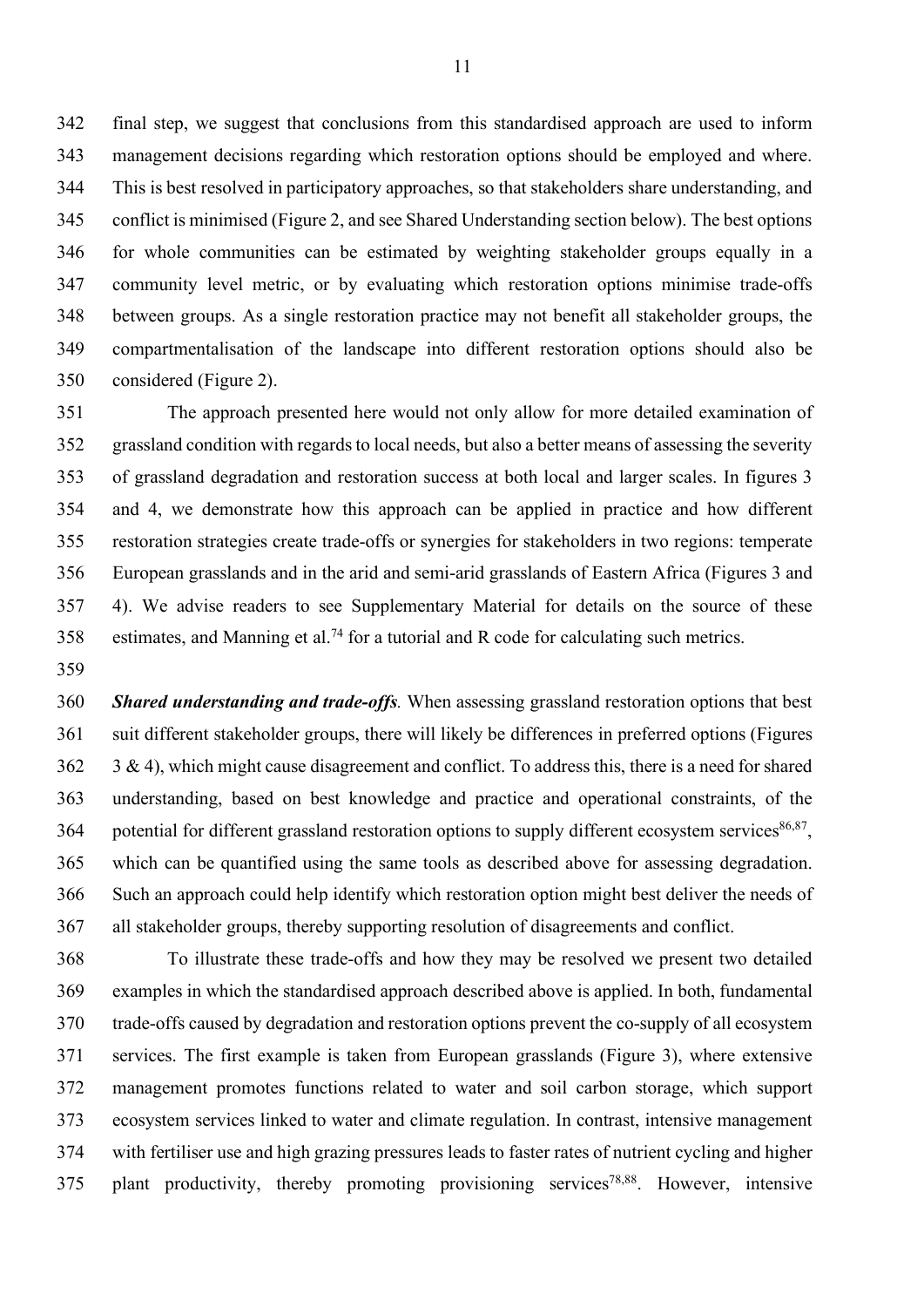management also reduces plant and soil biodiversity and causes soil compaction, which diminishes the supply of several ecosystem services demanded by stakeholders, leading to reduced overall benefits to stakeholder groups(Figure 3). To reverse these impacts, restoration to high diversity grassland can enhance the supply of multiple ecosystem services, and therefore provides substantial benefits to all stakeholder groups. Despite this, the abandonment of agricultural management altogether, which leads to woody plant encroachment, may be the best option to provide some of the benefits prioritized by national decision makers, namely water quality and climate regulation. Given these various trade-offs, and depending on 384 European or national objectives, and on regional conditions<sup>89</sup>, collective choice would likely favour a mosaic of all three grassland types with the restoration of high diversity grassland, accompanied by the segregation of intensive production and climate regulation into specific 387 regions and landscapes.

 The second example is taken from arid and semi-arid Eastern Africa (Figure 4), where nomadic pastoralists favour provisioning services of forage production and natural products from grasslands, while charcoal producers derive their livelihoods from native woody vegetation and, increasingly, from invasive woody species such as *Prosopis juliflora*. Because the invasion of *P. juliflora* transforms grasslands into scrubland with bare soil<sup>91</sup>, the supply of most ecosystem services demanded by stakeholders is greatly reduced, but fuel wood and 394 charcoal production are promoted<sup>83</sup>. The supply of other services, such as soil carbon storage, is context-dependent; soil conditions are improved when *P. juliflora* invades grasslands degraded by overgrazing and other forms of mismanagement. However, if undegraded grassland is invaded, the supply of these services is reduced<sup>92</sup> and all stakeholders, apart from charcoal producers, lose ecosystem service benefits, and so perceive the invasion as degradation. This example also clearly demonstrates that successful restoration depends on stakeholder perspectives as all restoration options benefit the priority services of some groups, while diminishing those of others. These constraints preclude a single win-win-win restoration option. Therefore, regional-scale restoration that establishes a landscape mosaic, including livestock grazing and patches of conserved or abandoned land, is likely to be required for all three stakeholder groups to be satisfied. It should be noted, however, that such a landscape mosaic would require continuous management of *P. juliflora*, otherwise it will re-invade grasslands and conserved land.

 Identifying the presence and cause of trade-offs is a first step towards management and policy solutions to grassland degradation. We suggest that the approaches presented here could 409 be combined as a decision support tool in ecosystem management<sup>93</sup>. This can be used as part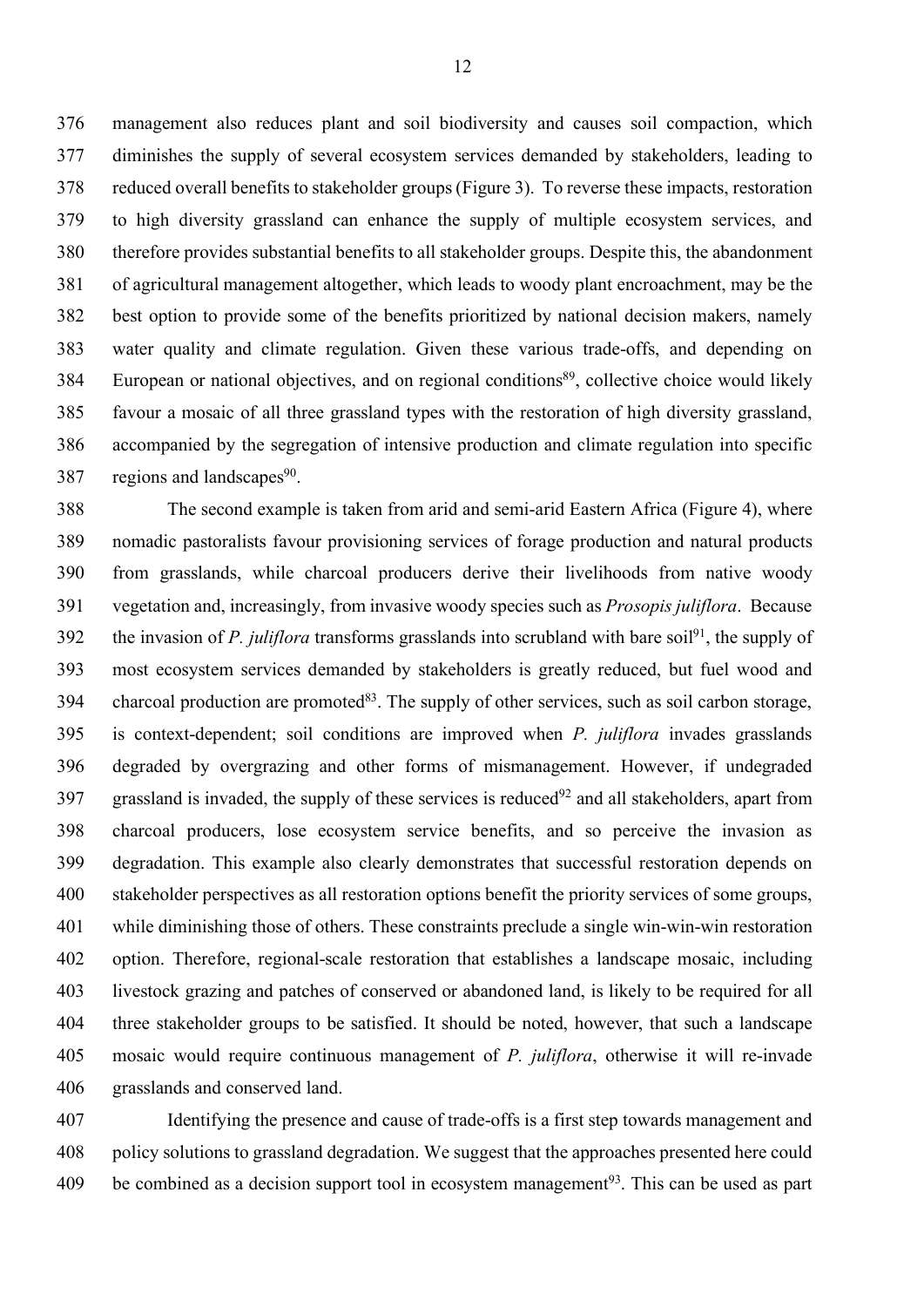of a 'landscape approach' to management, which emphasises close collaboration and shared understanding between stakeholder groups to identify and mitigate land management conflicts. Depending on context, this approach could allow for the allocation of different restoration options to different sections of the landscape, as in semi-arid grasslands of Eastern Africa (Figure 4), or the identification of win-win options where a single restoration practice might suit multiple stakeholder groups, such as in European grasslands (Figure 3). These approaches are already considered in existing grassland management approaches, such as the Participatory Rangeland Management (PRM) approach, which has been developed to improve the sustainable management of rangeland resources and their security of access for local rangeland 419 users in arid and semi-arid grasslands<sup>94</sup>. This approach includes a step where stakeholder groups, through extensive meetings, discussions and negotiations, develop a rangeland management agreement that considers the needs of all stakeholder groups involved. This agreement should ultimately become a binding contract document between a representative rangeland management institution and the appropriate government authority. The PRM was initially developed by a consortium including the International Livestock Research Institute in 425 Ethiopia and has recently been applied in Kenya and Tanzania<sup>95</sup>. A similar approach called Participatory Rangeland Management Planning (PRMP) has been adopted by the International 427 Union for Conservation of Nature  $(IUCN)^{96}$ .

 We note that complex trade-offs might prevent the formulation of simple solutions, and in such situations multi-criteria decision analysis (MCDA) can be used to support deliberation among groups and help steer them towards a compromise where local communities have a 431 voice and multiple perspectives of grassland degradation are accommodated $97-98$ . Advanced MCDA approaches also allow for the incorporation of socio-economic factors, such as access rights and ease, and power relationships between stakeholder groups across scales, which will 434 determine the ultimate benefits of ecosystem services to different groups<sup>99</sup>. However, to ensure better outcomes from decision tools such as MCDA it is also important to consider optimal 436 allocation and prioritisation of limiting resources to actions<sup>100</sup>, especially since funds for grassland restoration are often limited.

 *Exemplars of grassland restoration.* Evidence of success or failure of grassland restoration 440 programmes is scant<sup>101,102</sup>. Accordingly, there is a need for standardised and accessible reporting of restoration successes and failures, and ongoing monitoring of grassland restoration programmes and their outcomes in different parts of the world. An important step for achieving this is the sharing of restoration knowledge which requires the formation of networks of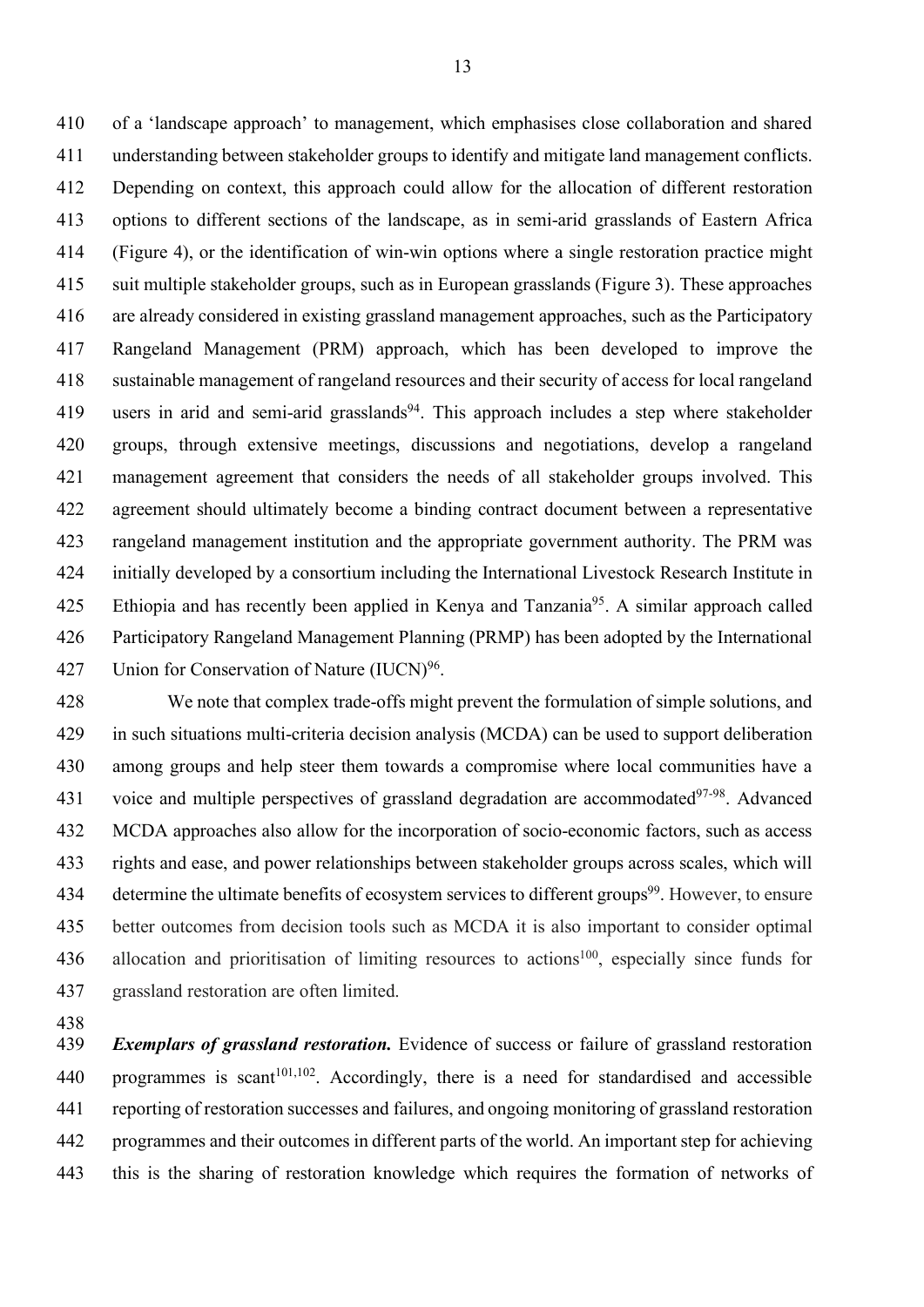scientists and practitioners that exchange knowledge on successful, but also unsuccessful, restoration efforts (Box 1). Such networks could form a platform for case studies illustrating novel ideas and approaches to restoration at local and landscape scales in different parts of the world (Table 2; Figure 1). They could also illustrate the successful translation of research into improved restoration and management, which should include the co-creation and co- implementation of technical solutions to grassland restoration, and the political and socio-economic conditions that made them possible.

 Case studies reporting technical solutions to grassland degradation at scales of hundreds to thousands of hectares are particularly scarce, especially for developing countries in semi- arid and arid regions of the world. Studies summarized in Table 2, however, indicate that grassland restoration is feasible, at least starting from low levels of degradation, and that technical and socio-ecological solutions often need to be combined to achieve long-term management goals. For example, grasslands in Inner Mongolia are challenged with a diverse set of stakeholder demands, including the need for environmental services, such as increased soil carbon storage, and the local herders' wish to retain traditional livelihoods while increasing their income, and an increasing demand for red meat by the wider population in China and 460 elsewhere<sup>71</sup>. To address these demands of various stakeholder groups, a grassland management system was developed that built on optimizing income from livestock production per unit area, which was achieved by increasing animal growth rates (and thus reaching marketable size 463 earlier) by decreasing livestock numbers by approximately  $50\frac{1}{1}$ . Thus, the system created a win-win situation by improving local herders' income and enabling the recovery of grasslands and associated ecosystem services (Table 2).

 In northern Ethiopia, several years of excluding livestock from mountain grasslands led to the recovery of plant species richness, forage and wood production, and soil health, and thus 468 helped to improve the supply of services prioritized by local stakeholders<sup>103-105</sup>. However, the uptake of technical solutions for restoring degraded grasslands depends on socio-economic factors, including reconciliation with traditional land-tenure systems, well-established communication pathways, and supporting institutional settings and policies (Table 2). For example, implementation of sustainable grassland management in Inner Mongolia benefits from recent efforts of the Chinese government to emphasize sustainable grassland management in agricultural policies<sup>105</sup>, while the success of the grazing exclosure programme in northern Ethiopia will depend on successful communication and negotiations between local stakeholder groups and policy as well as among local stakeholders to ensure land use enforcement and 477 sharing of management responsibilities and harvesting benefits<sup>103-105</sup>.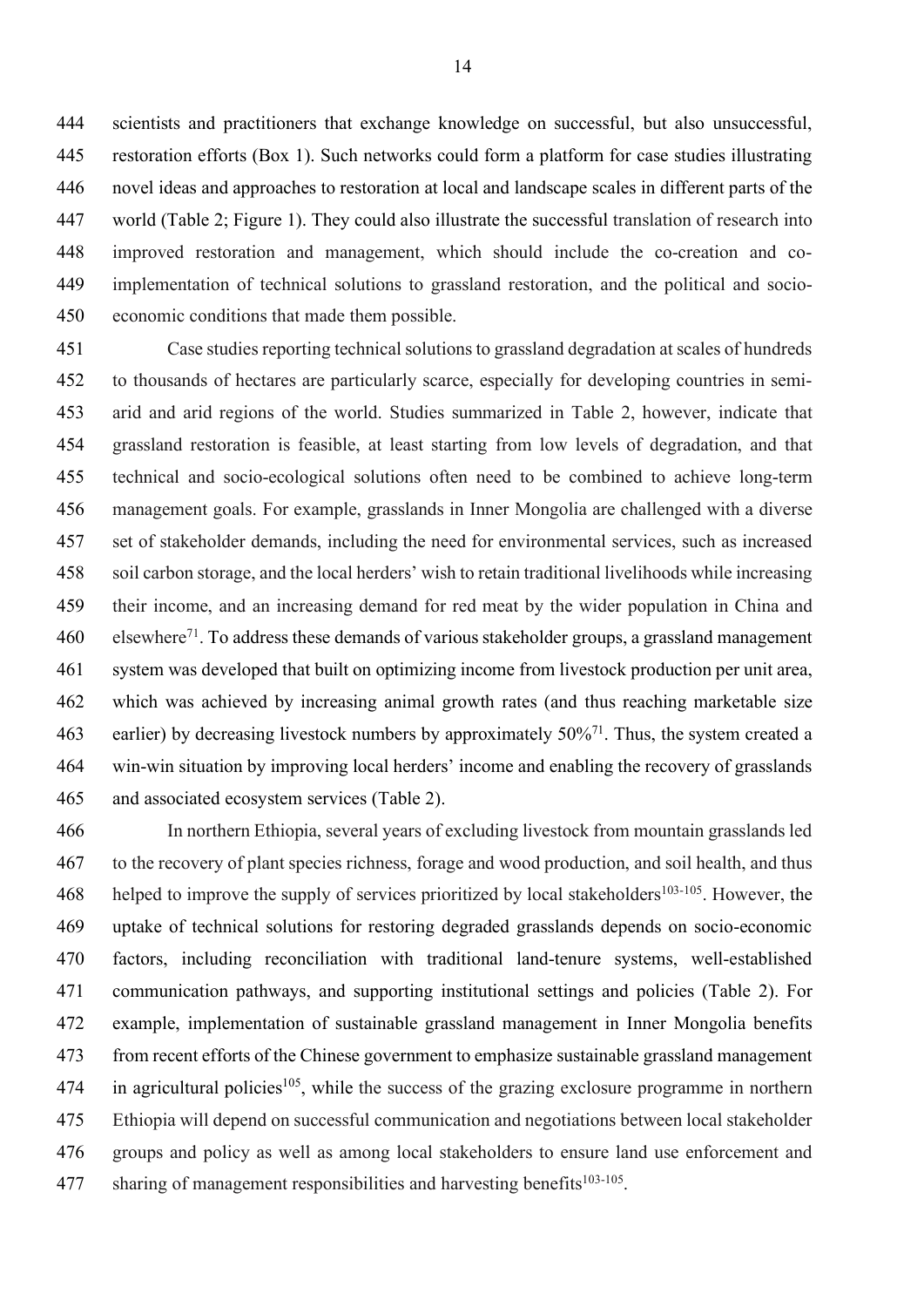*Research innovation:* A new generation of environmental research offers the potential to improve the assessment of grassland degradation and provide novel solutions to restoration. At global and regional scales, remote sensing technologies can evaluate both the extent and status of grasslands and inform the spatial targeting of large-scale restoration efforts. For example, maps of general degradation indicators, such as primary productivity, standing biomass, soil 485 moisture, phenology, soil organic carbon<sup>106-108</sup>, could be combined with spatial information on climate, edaphic and socio-economic data to identify national and global patterns of grassland degradation and pin-point locations where restoration efforts may have the greatest impact. While current global maps of primary productivity and biomass carbon still need improvement, they offer a means to monitor the dynamics of grassland aboveground biomass and evaluate 490 the degradation of global grasslands<sup>109,110</sup>.

 In regions where semi-natural grassland remnants are fragmented and persist within a matrix of forested or intensive agriculture land uses, new research could facilitate landscape and regional scale restoration of inter-connected grasslands. There is increasing evidence that grassland dynamics and function are enhanced by connectivity that encourages flows of species 495 and biogeochemical processes<sup>111,112</sup>. In theory, such spatial networks have improved resilience to perturbations, such as climate extremes, and the ability to adapt to a changing environment<sup>113</sup>. Research is needed to apply these emerging concepts to landscape design of 498 restoration that allows ecological flows of species and processes<sup>114,115</sup>, although at a practical level, there is already considerable opportunity to trial these approaches in large-scale 500 restoration programmes<sup>116</sup>. Such approaches also require improved understanding of the tele- coupling of different landscape elements, whereby human-induced processes in one area impact on distant areas. For example, pastoralists in arid regions depend on grazing areas along major water bodies, which are also of interest to other stakeholders for crop production or biodiversity conservation<sup>117</sup>. Loss of such grazing areas forces pastoralists to overgraze rain-fed grasslands elsewhere, leading grassland degradation<sup>118</sup>.

 Another fast-developing area of ecological research that could assist grassland restoration programmes concerns the application of knowledge of aboveground-belowground interactions<sup>119,120</sup>. A wealth of studies show that high grassland plant diversity can enhance multiple ecosystem functions, both above- and belowground, and increase the resistance of 510 plant production to environmental perturbations, such as climate extremes<sup>121-123</sup>; such knowledge could be applied to degraded grassland to restore ecosystem functions and their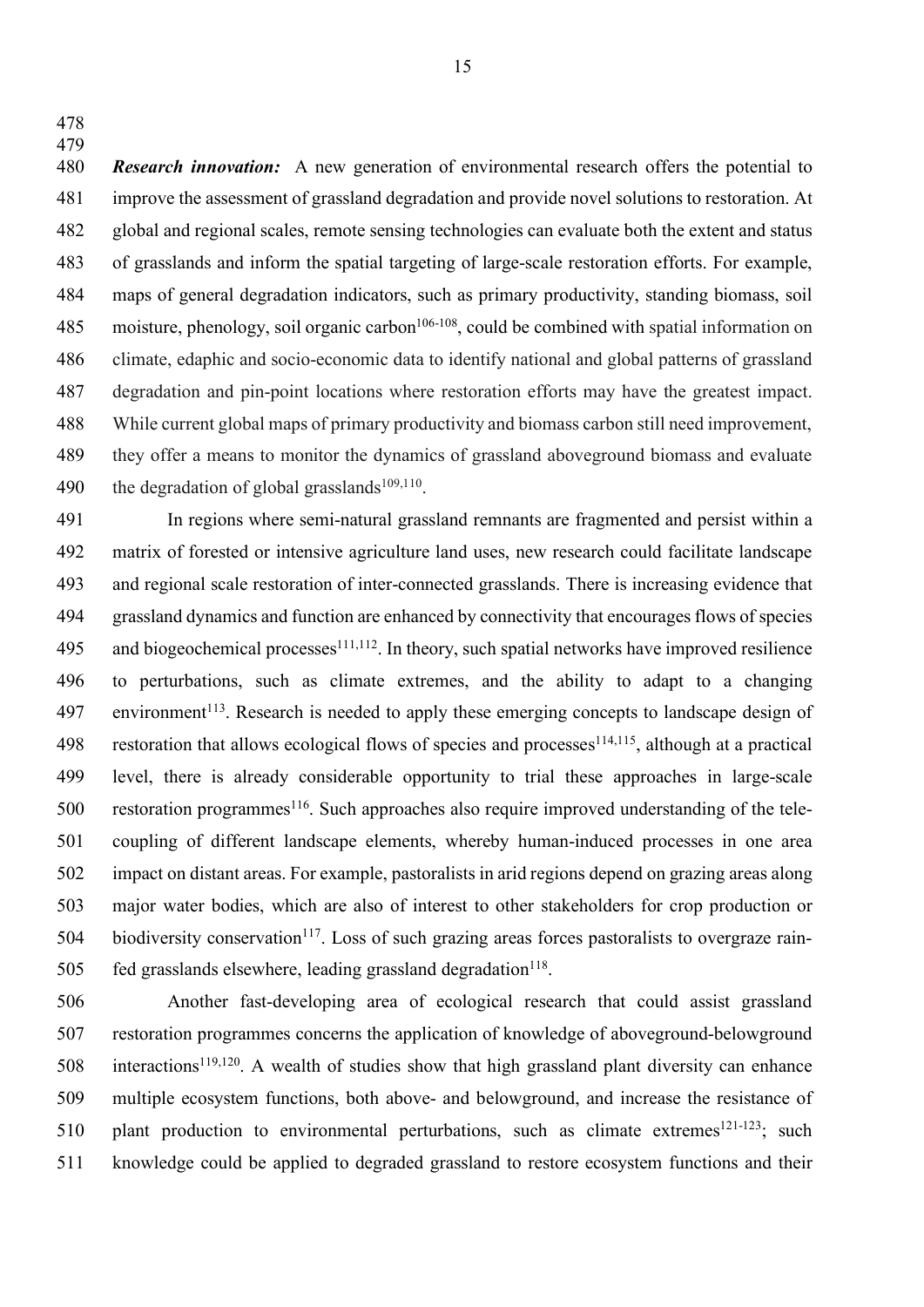512 resilience to environmental change<sup>124,125</sup>. Benefits can also be realised through informed selection of plant species based on functional traits, especially root traits, which has been 514 shown to be an effective way of enhancing grassland multifunctionality<sup>126</sup> and the physical 515 properties of degraded soils<sup>127</sup>. Research points to the potential of soil inoculation and plant translocation from donor sites to enhance the recovery of degraded ecosystems and steer plant 517 community development<sup>128,129</sup>. There is also increasing awareness that biodiversity at multiple 518 trophic levels is critical to developing multifunctional grassland ecosystems<sup>130</sup>. Studies show, for instance, that diversifying livestock promotes plant diversity and grassland 520 multifunctionality<sup>131</sup>, especially at moderate levels of grazing<sup>132</sup>, and multi-trophic restoration might be implemented via improved understanding of interaction networks and how interventions can facilitate robust networks in restored ecosystems<sup>133</sup>.

 A potential hurdle to the adoption of new research innovation is that the majority of scientific knowledge underpinning grassland restoration comes from studies done at a local scale and in a handful of regions, especially North America, Australasia and Europe. As such, there is a need for new, long-term research to underpin approaches to large-scale restoration of degraded grasslands, especially in Asia, Africa and South America where grassland 528 degradation is widespread<sup>134</sup>. One solution to these geographic gaps might be the use of meta- level analyses<sup>135-136</sup> and data collected using standardised methodology from globally 530 distributed grassland studies such as the Nutrient Network<sup>137</sup> and HerbDivNet<sup>138</sup>. These can help to identify generalisable impacts of biotic and environmental drivers and disturbances, such as grazing and nutrient enrichment, on grassland diversity and function, that may be transferred to regions where data is lacking. It should be noted, however, that large gaps in environmental and management conditions still need to be filled, and the ecological context 535 will affect the specific applicability of any generalisations<sup>139</sup>. At all scales, new technology and practices need to be embedded within socio-ecological approaches to grassland restoration to ensure empowerment of local people and best outcomes for their quality of life.

# **Summary and future perspectives**

 Despite progress in understanding the causes and consequences of grassland degradation, and in developing restoration techniques, there remain many barriers to halting grassland degradation and effective restoration. Here, we have argued that overcoming these barriers requires an integrated socio-ecological approach to grassland degradation and restoration, that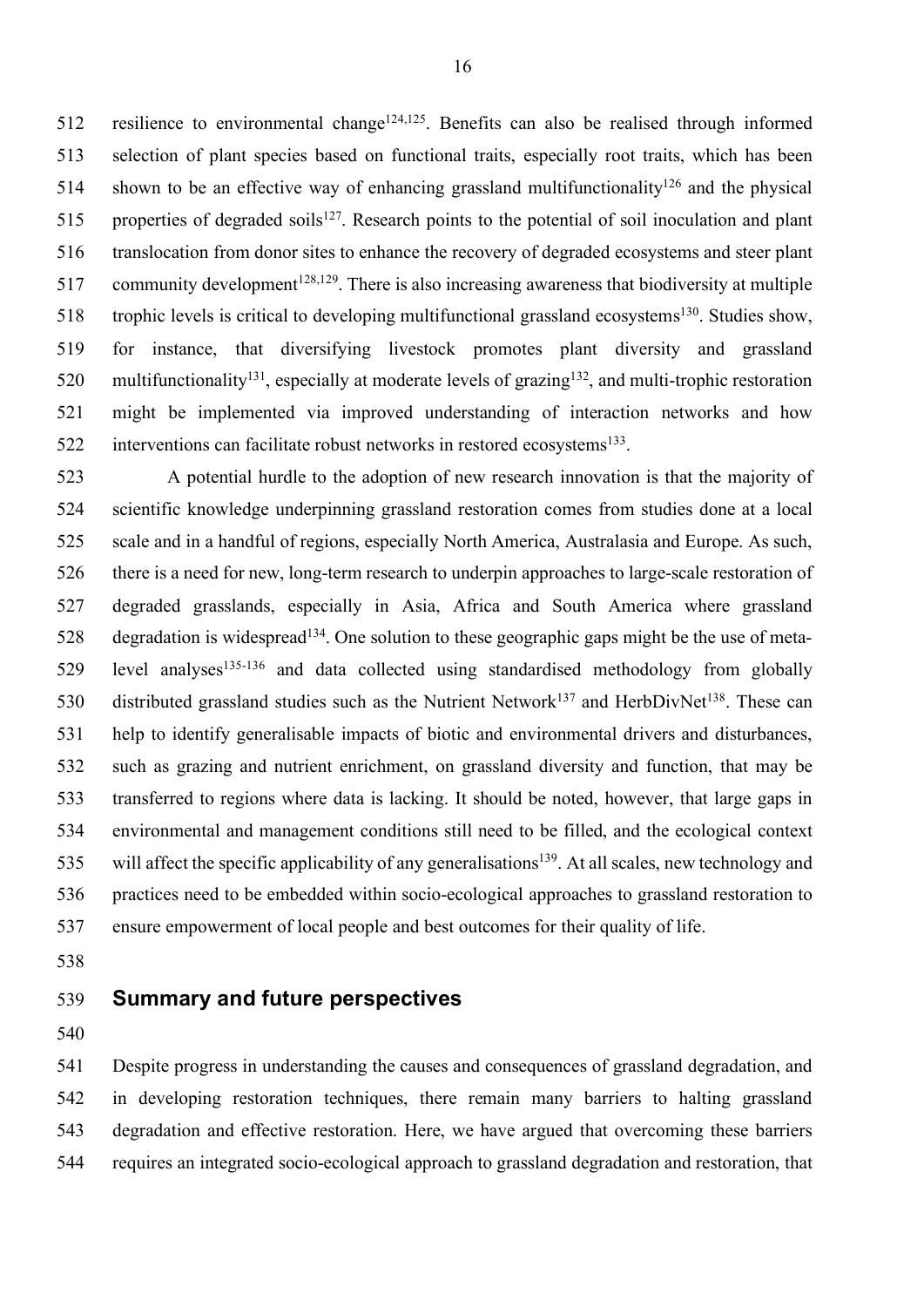not only demands greater recognition of grasslands in global policy, but also standardised approaches for assessing grassland degradation and restoration success. It also requires the adoption of recent innovations in environmental sciences for both detecting grassland degradation and enhancing restoration success, along with enhanced knowledge transfer and data sharing regarding restoration experiences.

 Many examples exist of national and international sustainability policies that have ignored grasslands, including the SDGs and CBD. Giving due attention in sustainability policy to grasslands and the ecosystem services they provide, on a par with other biomes such as forests, is therefore essential for the future protection of healthy grasslands and restoration of those that are degraded. The UN Decade on Ecosystem Restoration (2021-2030) and CBD post-2020 global biodiversity framework provides an opportunity to set future targets for the protection, sustainable management and restoration of grasslands, and prevent damaging 557 practices such as the planting of trees in natural grasslands<sup>140</sup>. Put simply, if grasslands are to be managed sustainably, then both global and regional policy must be revised to recognize the value of grasslands for multiple ecosystem services and establish targets for their protection, restoration and sustainable management. There is hope in some recent initiatives. The Worldwide Fund for Nature has recently launched a 'Global Grassland & Savannah Dialogue Platform', with the aim to "develop consensus around human and biological importance of these ecosystems". The UN Decade on Ecosystem Restoration has recently added 'grasslands, shrubland and savannahs' to their set of focal ecosystems. Furthermore, while the Aichi targets of the CBD largely ignored grasslands, and the draft of its post-2020 framework lacks specificity, the most recent synthesis of the proposals of the parties includes mentions of grasslands (albeit other ecosystems such as forest and wetlands are discussed more frequently).

 Whilst we demonstrate how our five-step approach can be applied using specific case studies, future research is needed to test this approach in different contexts and at local and larger scales. Research is also needed to develop and test promising new ways of assessing grassland degradation and restoration, and to harness ecological knowledge for restoration success. This will require ambitious, interdisciplinary national and international research programmes of the kind that could be facilitated by major research and innovation schemes targeted at achieving Sustainable Development Goals. We hope the approach we present provides a basis for such future research aimed at the assessment of grassland degradation and restoration in the context of stakeholder needs.

 The actions we raise for developing effective socio-ecological solutions to the degradation and restoration of global grasslands are not exhaustive and many challenges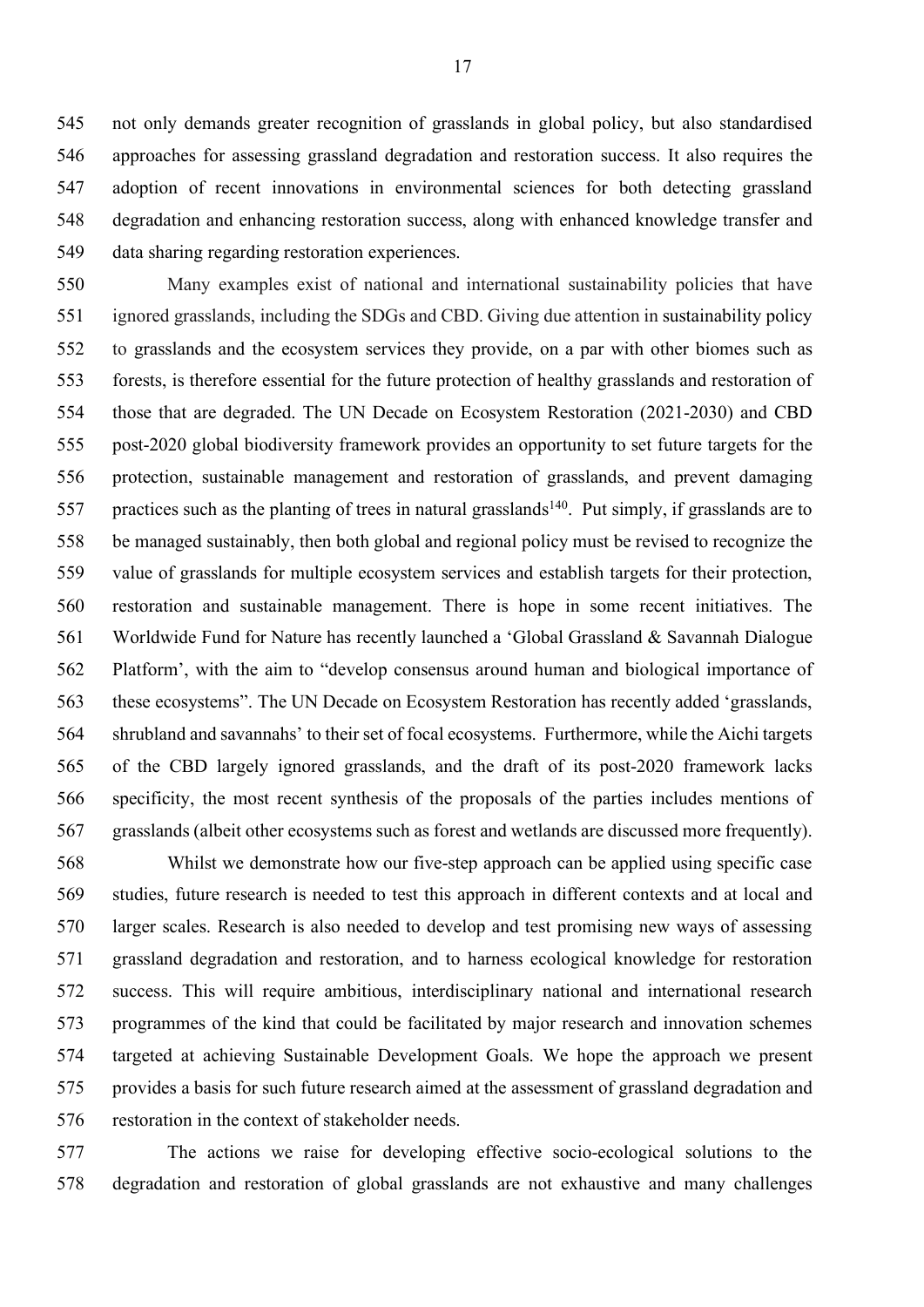for halting grassland degradation and achieving restoration success. We also hope that they serve to raise awareness of the plight of global grasslands and the need for urgent action to halt

- grassland degradation and enhance restoration success, thereby conserving the many socio-
- economic, cultural and ecological benefits that grasslands provide.
- 

## **References**

- 
- 1. Suttie, J.M. Reynolds, S.G. & Batello, C. *Grasslands of the World* (FAO, Rome, 2005).
- 2. O'Mara, F. P. The role of grasslands in food security and climate change. *Ann. Bot.* **110**, 1263–1270 (2012).

3. Wilsey, B.J. *The Biology of Grasslands* (Oxford Univ. Press, 2018).

- 4. White, R.P. Murray, S., Rohweder, M., Prince, S.D. & Thompson, K.M. *Grassland Ecosystems*. (World Resources Institute, Washington DC, 2000).
- 5. Gibbs, H.K. & Salmon, J.M. Mapping the world's degraded lands. *Appl. Geogr.* **57,** 12- 21 (2015).
- 6. Lark, T.J., Spawn, S.A., Bougie, M. & Gibbs, H.K. Cropland expansion in the United States produces marginal yields at high costs to wildlife. *Nat. Commun.* **11,** 4295 (2020).
- 7. Abberton, M., Conant, R. & Batello, C. (eds) *Grassland Carbon Sequestration: Management, Policy and Economics* (FAO, Rome, 2010).
- 8. Gang, C. *et al.* Quantitative assessment of the contributions of climate change and human activities on global grassland degradation. *Environ. Earth Sciecopshere 72*, 4273-4282 (2014).
- 9. Dong, S., Kassam, K.A., Tourrand, J.F. & Boone, R.B. (eds) *Building Resilience of Human-Natural Systems of Pastoralism in the Developing World* (Springer, Switzerland 2016).
- 10. Bengtsson, J. *et al.* Grasslands—more important for ecosystem services than you might think. *Ecosphere* **10,** e02582 (2019).
- 11. Kwon, H.Y. *et al.* in *Economics of Land Degradation and Improvement: A global Assessment for Sustainable Development* (eds. Nkonya, E., Mirzabaev, A. & von Braun, J.) 197-214 (Springer, Cham, 2015).
- 12. Murphy, B.P., Andersen, A.N. and Parr, C.L. The underestimated biodiversity of tropical grassy biomes. *Philos. Trans. R. Soc. B* **371,** 20150319 (2016).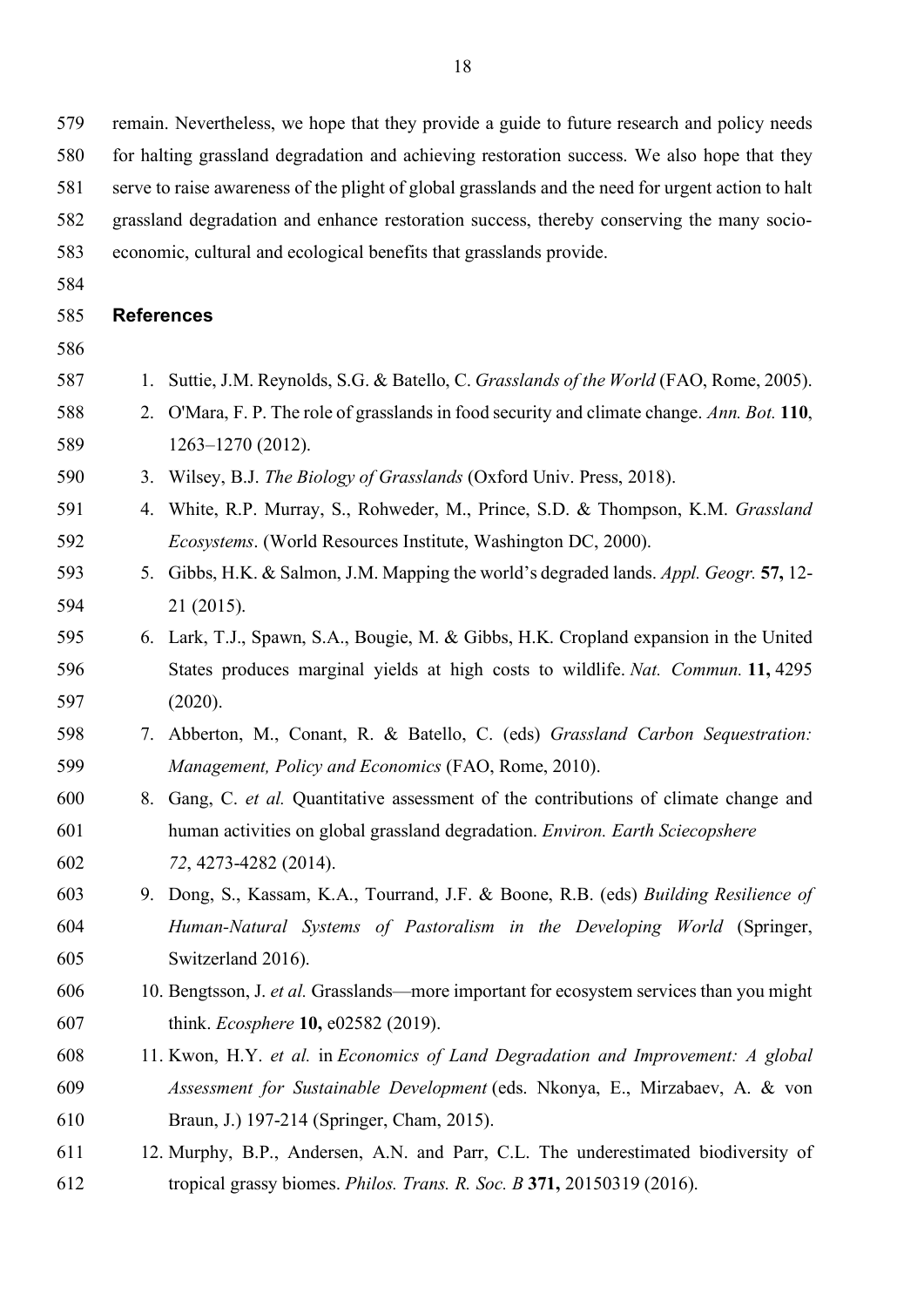- 13. Smith, P. et al. Greenhouse gas mitigation in agriculture. *Philos. Trans. R. Soc. B* **363,** 789-813 (2008).
- 14. SCBD. *Decision adopted by the Conference of the Parties to the Convention on Biological Diversity at its tenth meeting. X/2. The Strategic Plan for Biodiversity 2011*– *2020 and the Aichi Biodiversity Targets*. (2010).
- 15. IPCC. *Global Warming of 1.5°C. (*eds. Masson-Delmotte, V. P. *et al*.) (United Nations Framework Convention on Climate Change, 2018).
- 16. Parr, C. L., Lehmann, C. E. R., Bond, W. J., Hoffmann, W. A. & Andersen, A. N. Tropical grassy biomes: misunderstood, neglected, and under threat. *Trends Ecol. Evol.* **29**, 205-213 (2014).
- 17. Venter, Z. S., Cramer, M. D. & Hawkins, H. J. Drivers of woody plant encroachment over Africa. *Nat. Commun.* **9**, 2272 (2018).
- 18. Palchan, D. & Torfstein, A. A drop in Sahara dust fluxes records the northern limits of the African Humid Period. *Nat. Commun.* **10**, 9 (2019).
- 19. Bullock, J. M. *et al.* in *The UK National Ecosystem Assessment Technical Report* (UNEP-WCMC, 2011).
- 20. Wilson, J. B., Peet, R. K., Dengler, J. & Pärtel, M. Plant species richness: the world records. *J. Veg. Sci.* **23**, 796-802 (2012).
- 21. Bråthen, K., Pugnaire. F.I. & Bardgett, R.D. The paradox of forbs in grasslands and their legacy of the Mammoth steppe. *Front. Ecol. Environ.* 2021 (in press).
- 22. Mermoz, S., Bouvet, A., Toan, T. L. & Herold, M. Impacts of the forest definitions adopted by African countries on carbon conservation. *Environ. Res. Lett.* **13**, 8 (2018).
- 23. Shava, S. & Masuku, S. Living currency: The multiple roles of livestock in livelihood sustenance and exchange in the context of rural indigenous communities in southern Africa. *SAJEE* **35**, (2019).
- 24. AO. Livestock keepers guardians of biodiversity. (Rome, 2009).
- 25. Bond, W. J. Ancient grasslands at risk. *Science* **351**, 120-122 (2016).
- 26. Ripple, W.J. *et al.* Collapse of the world's largest herbivores. *Sci. Adv.* **1**, p.e1400103. (2015).
- 27. Arbieu, U., Grünewald, C., Martín-López, B., Schleuning, M. & Böhning-Gaese, K. Large mammal diversity matters for wildlife tourism in Southern African Protected Areas: Insights for management. *Ecosyst.* Serv. **31,** 481-490 (2018).
- 28. Lavorel, S. *et al.* Historical trajectories in land use pattern and grassland ecosystem services in two European alpine landscapes. *Reg. Environ. Change* **17**, 2251-2264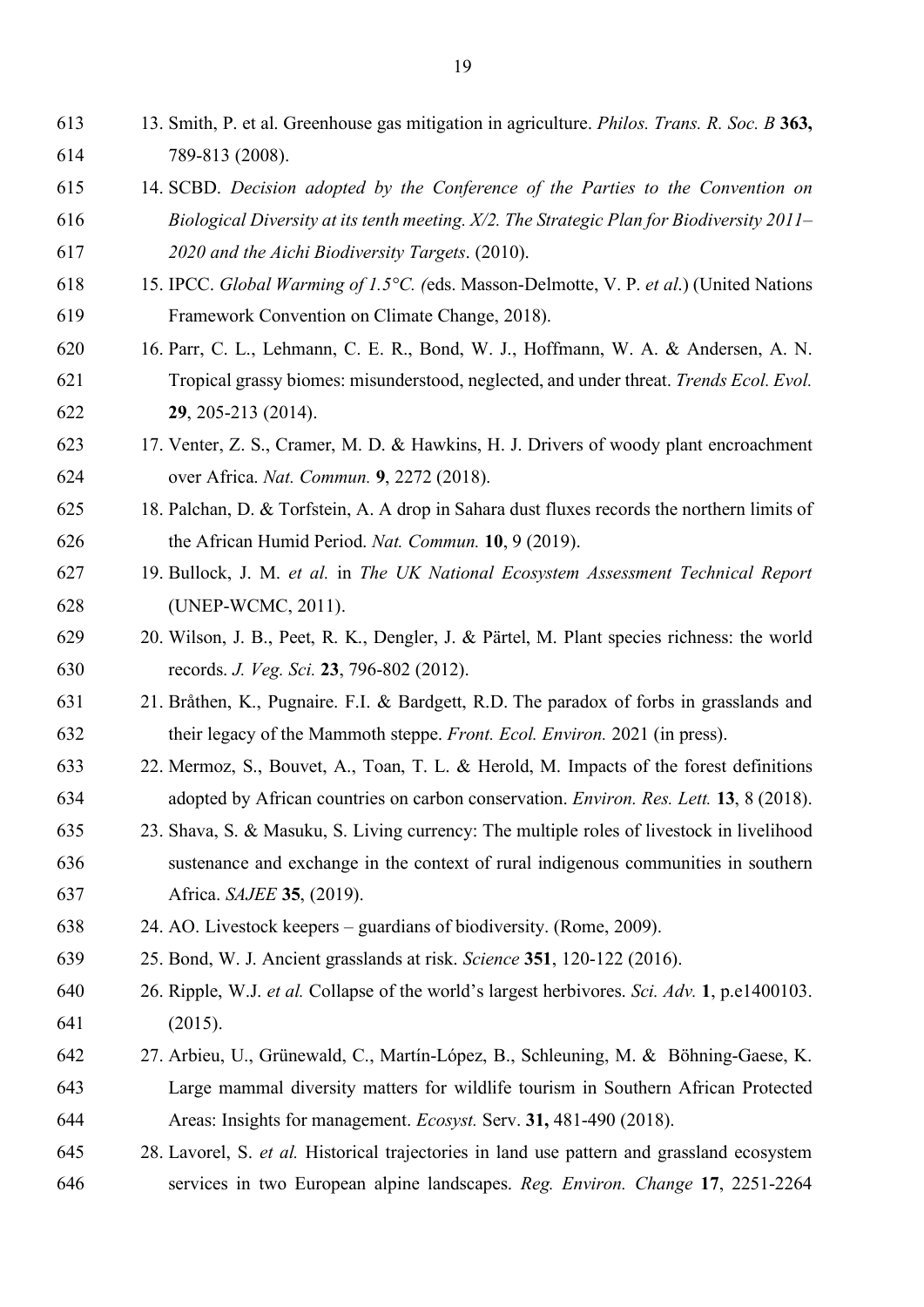(2017).

- 29. Scurlock, J.M.O. & Hall, D.O. The global carbon sink: a grassland perspective. *Glob. Change Biol.* **4,** 229-233 (1998).
- 30. Chang, J. *et al.* Climate warming from managed grasslands cancels the cooling effect of carbon sinks in sparsely grazed and natural grasslands. *Nat. Commun.* **12**, 118 (2021).
- 31. Goldstein, A. Protecting irrecoverable carbon in Earth's ecosystems. *Nat. Clim. Change* **10,** 287-295 (2020).
- 32. Conant, R.T., Cerri, C.E., Osborne, B.B. & Paustian, K., Grassland management impacts on soil carbon stocks: a new synthesis. *Ecol. Appl.* **27,** 662-668 (2017).
- 33. IPBES. The IPBES assessment report on land degradation and restoration (2018).
- 34. Cao, J. *et al.* Grassland Degradation on the Qinghai-Tibetan Plateau: Reevaluation of Causative Factors. *Rangel. Ecol. Manag.* **72**, 988-995 (2019).
- 35. Andrade, B. O. *et al.* Grassland degradation and restoration: a conceptual framework of stages and thresholds illustrated by southern Brazilian grasslands. *Natureza & Conservação* **13**, 95-104 (2015).
- 36. Ridding, L. E., Watson, S. C. L., Newton, A. C., Rowland, C. S. & Bullock, J. M. Ongoing, but slowing, habitat loss in a rural landscape over 85 years. *Landsc. Ecol.* **35**, 257-273 (2020).
- 37. Shukla, P. R. *et al.* Climate Change and Land: an IPCC special report on climate change, desertification, land degradation, sustainable land management, food security, and greenhouse gas fluxes in terrestrial ecosystems. (2019).
- 38. Burrell, A. L., Evans, J. P. & De Kauwe, M. G. Anthropogenic climate change has driven over 5 million km(2) of drylands towards desertification. *Nat. Commun.* **11**, 11 (2020).
- 39. Veldman, J. W. *et al.* Where tree planting and forest expansion are bad for biodiversity and ecosystem services. *Bioscience* **65**, 1011-1018 (2015).
- 40. Poschlod, P. & WallisDeVries, M. F. The historical and socioeconomic perspective of calcareous grasslands - lessons from the distant and recent past. *Biol. Conserv.* **104**, 361-376 (2002).
- 41. Hilker, T., Natsagdorj, E., Waring, R. H., Lyapustin, A. & Wang, Y. J. Satellite observed widespread decline in Mongolian grasslands largely due to overgrazing. *Glob. Chang. Biol.* **20**, 418-428 (2014).
- 42. Stevens, C. J., Dise, N. B., Mountford, J. O. & Gowing, D. J. Impact of nitrogen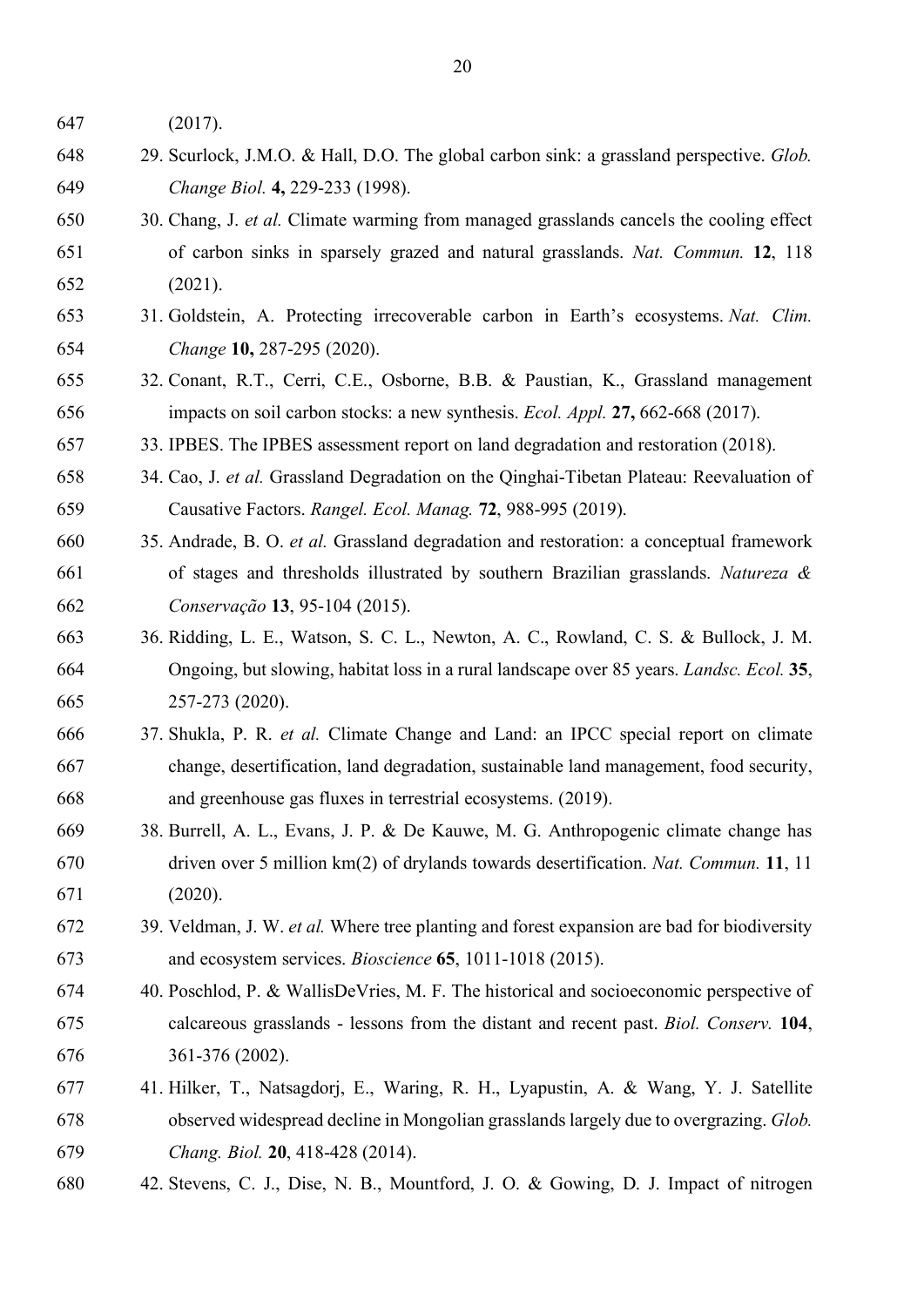deposition on the species richness of grasslands. *Science* **303**, 1876-1879 (2004). 43. Aune, S., Bryn, A. & Hovstad, K. A. Loss of semi-natural grassland in a boreal landscape: impacts of agricultural intensification and abandonment. *J. Lan Use Sci.* **13,** 375-390 (2018). 44. Mehari, Z. H. The invasion of *Prosopis juliflora* and Afar pastoral livelihoods in the Middle Awash area of Ethiopia. *Ecol. Processes* **4,** 13 (2015). 45. Archer, S. R. *et al.* in *Rangeland Systems: Processes, Management and Challenges* (ed. David D. Briske) 25-84 (Springer International Publishing, 2017). 46. Zhang, G. *et al.* Exacerbated grassland degradation and desertification in Central Asia during 2000–2014. *Ecol. Appl.* **28,** 442-456 (2018). 47. Dudley, N. et al. Grassland and Savannah Ecosystems: An Urgent Need for Conservation and Sustainable Management. (WWF Duetchland, Berlin, 2020). 48. EU. *The European Union Biodiversity Strategy to 2020* (European Commission, 2020). 49. Liang, L., Chen, F., Shi, L. and Niu, S. NDVI-derived forest area change and its driving factors in China. *PloS One* **13**, p.e0205885 (2018). 50. Cao, S. *et al.* Damage caused to the environment by reforestation policies in arid and semi-arid areas of China. *Ambio* **39**, 279-283 (2010). 51. Cao, S., Wang, G. & Chen, l. Questionable value of planting thirsty trees in dry regions. *Nature* **465**, 31 (2010). 52. Zastrow, M. China's tree-planting drive could falter in a warming world. *Nature* **573**, 474-475 (2019). 53. Landau, E., da Silva, G. A., Moura, L., Hirsch, A., & Guimaraes, D. Dinâmica da produção agropecuária e da paisagem natural no Brasil nas últimas décadas: sistemas agrícolas, paisagem natural e análise integrada do espaço rural. *Embrapa Milho e Sorgo-Livro científico* (ALICE) (2020). 54. Wolff, S., Schrammeijer, E. A., Schulp, C. J. & Verburg, P. H. Meeting global land restoration and protection targets: What would the world look like in 2050? *Glob. Environ. Change* **52,** 259-272 (2018). 55. Bastin, J.F., *et al.* The global tree restoration potential. *Science* **365**, 76– 79 (2019). 56. Veldman, J.W. et al. Comment on "The global tree restoration potential" *Science* 711 10.1126/science.aay7976 (2019). 57. Dass, P., Houlton, B. Z., Wang, Y. & Warlind, D. Grasslands may be more reliable carbon sinks than forests in California. *Environ. Res. Lett.* **13**, 074027. (2018). 58. Jackson, R. B., Banner, J. L., Jobbágy, E. G., Pockman, W. T., & Wall, D. H. Ecosystem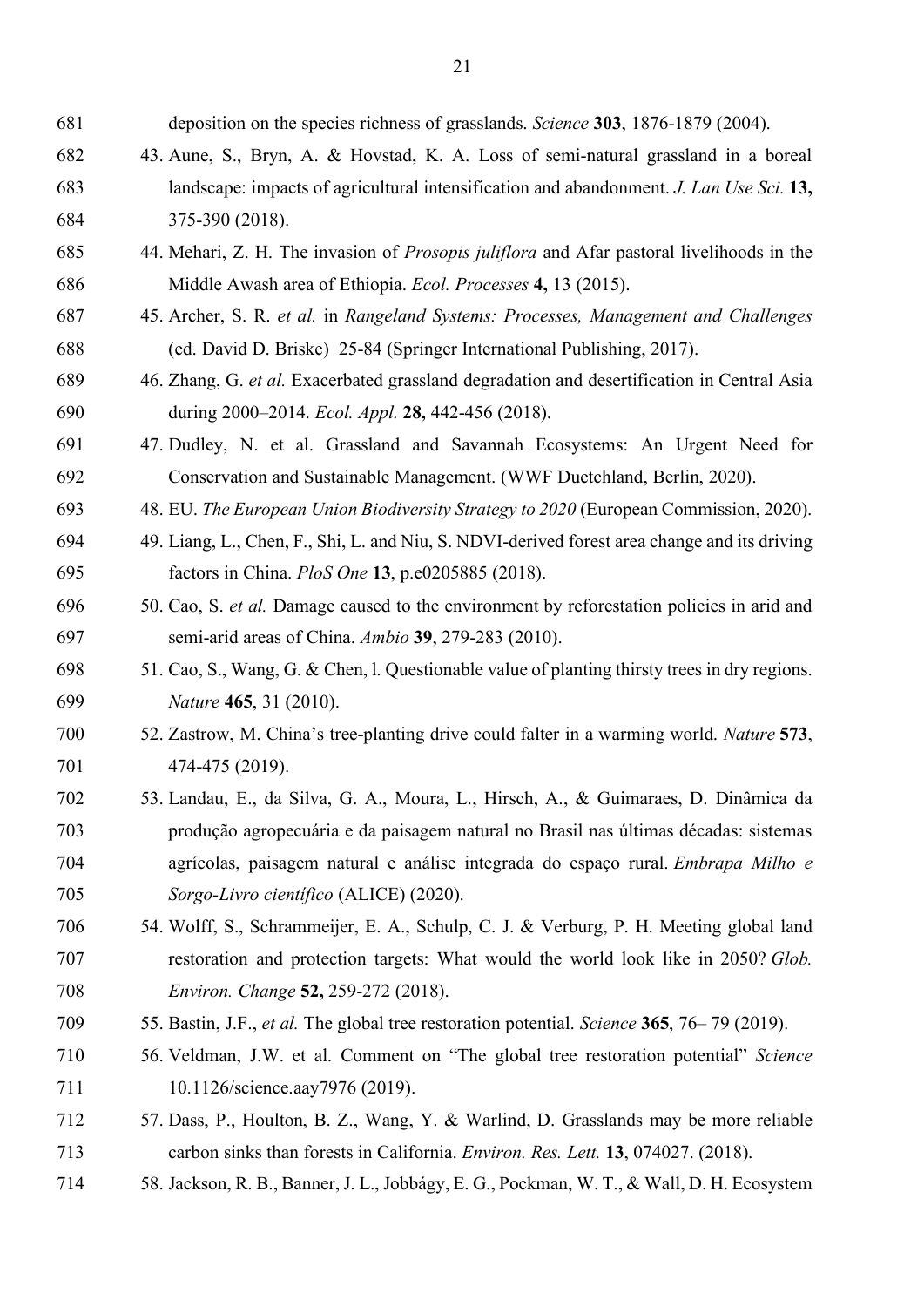carbon loss with woody plant invasion of grasslands. *Nature* **418,** 623-626 (2002). 59. Jackson, R. B. *et al.* The ecology of soil carbon: pools, vulnerabilities, and biotic and abiotic controls. *Annu. Rev. Ecol. Evol. Syst.* **48,** 419-445 (2017). 60. Berthrong, S. T., Jobbágy, E. G. & Jackson, R. B. A global meta-analysis of soil exchangeable cations, pH, carbon, and nitrogen with afforestation. *Ecol. Appl.* **19**, 2228-2241 (2009). 61. Betts, R. A. Offset of the potential carbon sink from boreal forestation by decreases in surface albedo. *Nature,* **408**, 187-190 (2000). 62. Kirschbaum, M. U. F. *et al*. Implications of albedo changes following afforestation on the benefits of forests as carbon sinks. *Biogeosciences,* **8**, 3687-3696 (2011). 63. Conant, R. T. *Challenges and opportunities for carbon sequestration in grassland systems. A technical report on grassland management and climate change mitigation*  (FAO, Rome, 2010). 64. Wu, G.L., Liu, Y.F., Cui, Z., Liu, Y., Shi, Z.H., Yin, R. & Kardol, P. Trade-off between vegetation type, soil erosion control and surface water in global semi-arid regions: A meta-analysis. *J. Appl. Ecol.* **57,** 875-885 (2020). 65. Veldman, J.W. *et al.* Tyranny of trees in grassy biomes. *Science* **347,** 484–485 (2015). 66. Burrascano, S. *et al.* Current European policies are unlikely to jointly foster carbon sequestration and protect biodiversity. *Biological Conservation* **201**, 370-376 (2016). 67. Vanak, A.T., Hiremath, A. & Rai, N. Wastelands of the mind: Identity crisis of India's tropical savannas. *Current Conservation* **7**, 16-23 (2014). 68. Ratnam, J., Tomlinson, K. W., Rasquinha, D. N., & Sankaran, M. Savannahs of Asia: antiquity, biogeography, and an uncertain future. *Philosophical Transactions of the Royal Society B: Biological Sciences* **371,** 20150305 (2016). 69. Overbeck, G.E. *et al.* Conservation in Brazil needs to include non-forest ecosystems. *Diversity and Distributions*, **21**, 1455-1460 (2015). 70. Kumar, D. *et al.* Misinterpretation of Asian savannas as degraded forest can mislead management and conservation policy under climate change. *Biol. Conserv.* **241,** 108293 (2020). 71. Kemp, D. R. *et al*. Innovative grassland management systems for environmental and livelihood benefits. *PNAS* **110**, 8369-8374 (2013). 72. Global Land Outlook (United National Convention to Combat Desertification, United Nationals, 2017).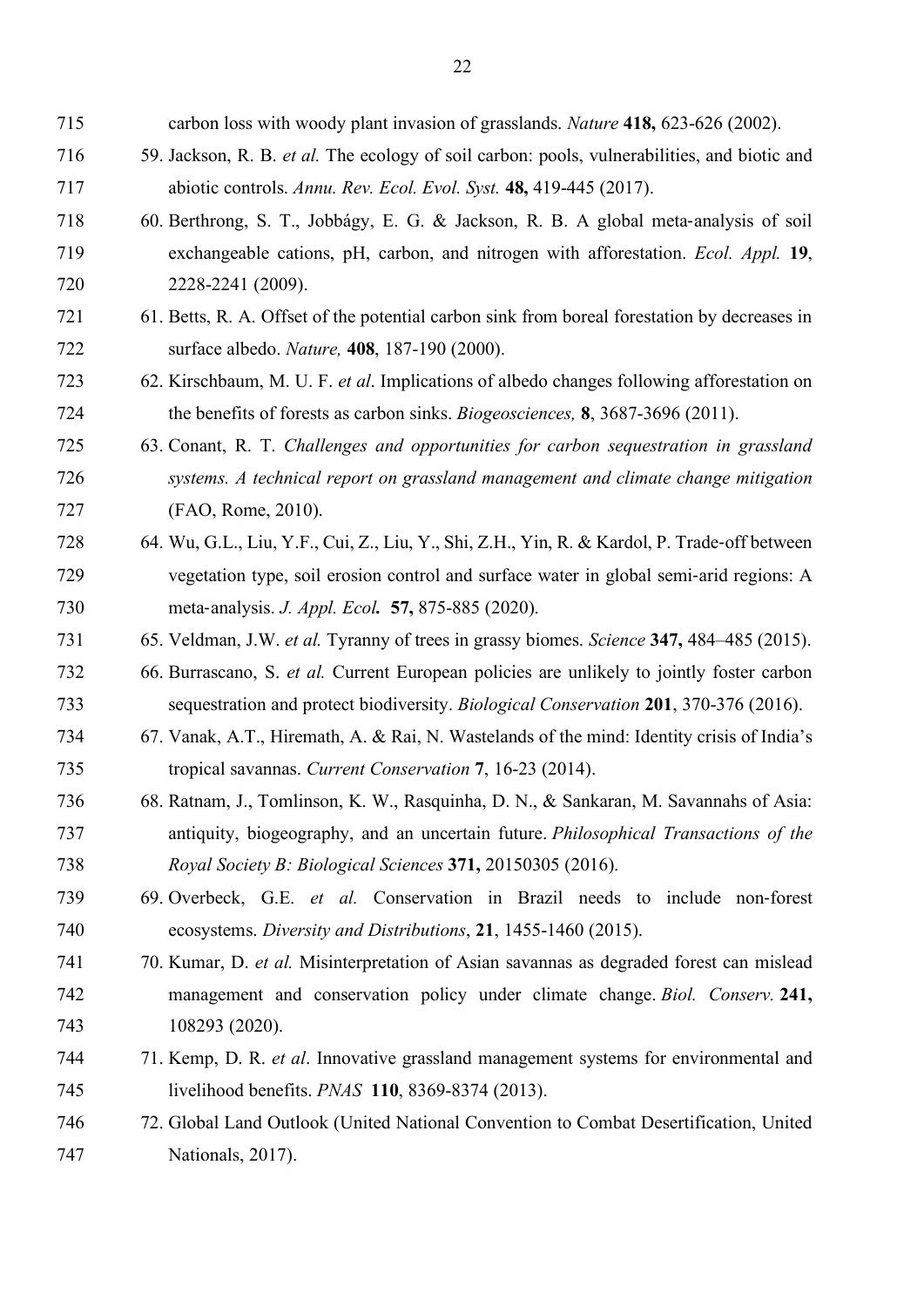- 74. Manning, P. *et al.* Redefining ecosystem multifunctionality. *Nat. Ecol. Evol.* **2**, 427- 436 (2018).
- 75. Castro, A. J. *et al.* Ecosystem service trade-offs from supply to social demand: A landscape-scale spatial analysis. *Landsc. Urban Plan.* **132**, 102-110 (2014).
- 76. Felipe-Lucia, M.R. *et al.* Ecosystem Services Flows: Why Stakeholders' Power Relationships Matter. *PLoS One* **10**, e0132232 (2015).
- 77. Wang, S. *et al.* Management and land use change effects on soil carbon in northern China's grasslands: a synthesis. *Agric. Ecosyst Environ.* **142,** 329-340 (2011).
- 78. Allan, E. *et al.* Land use intensification alters ecosystem multifunctionality via loss of biodiversity and changes to functional composition. *Ecol. Lett.* **18,** 834-843 (2015).
- 79. Lamarque, P. *et al.* Stakeholder perceptions of grassland ecosystem services in relation to knowledge on soil fertility and biodiversity. *Reg. Environ. Change* **11**, 791-804 (2011).
- 80. Hauck, J., Schmidt, J. & Werner, A. Using social network analysis to identify key stakeholders in agricultural biodiversity governance and related land-use decisions at regional and local level. *Ecol. Soc.* **21**, 49 (2016).
- 81. Reid, R. S., Fernández-Giménez, M. E. & Galvin, K. A. Dynamics and resilience of rangelands and pastoral peoples around the globe. *Ann. Rev. Environ. Resour* **39**, 217- 242 (2014).
- 82. Quétier, F., Rivoal, F., Marty, P., De Chazal, J. & Lavorel, S. Social representations of an alpine grassland landscape and socio-political discourses on rural development. *Reg. Environ. Change* **10**, 119-130 (2010).
- 83. Linders ,T.E.W*. et al.* Stakeholder priorities determine the impact of an alien tree invasion on ecosystem multifunctionality. *People and Nature*, in press (2021).
- 84. Gos, P. & Lavorel, S. Stakeholders' expectations on ecosystem services affect the assessment of ecosystem services hotspots and their congruence with biodiversity. *Int. J. Biodivers. Sci. Ecosyst. Serv, Manage.* **8**, 93-106 (2012).
- 85. Fontana, V. *et al.* Comparing land-use alternatives: Using the ecosystem services concept to define a multi-criteria decision analysis. *Ecol. Econ.* **93**, 128-136 (2013).
- 86. Bullock, J.M., Aronson, J., Newton, A.C., Pywell, R.F. & Rey-Benayas, J.M.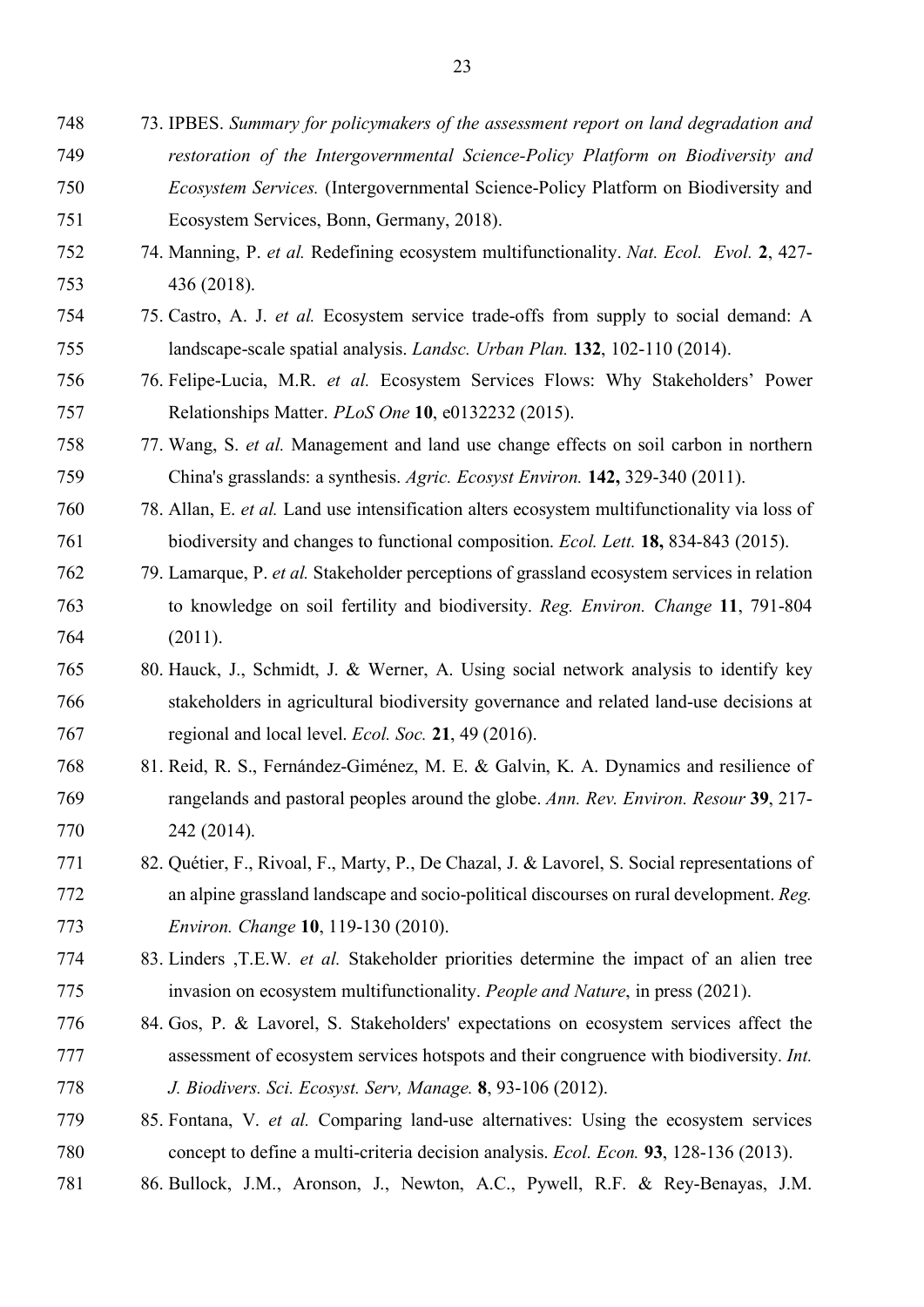- Restoration of ecosystem services and biodiversity: conflicts and opportunities. *Trends Ecol. Evol.* **26,** 541-549 (2011).
- 87. Jellinek, S. *et al.* Integrating diverse social and ecological motivations to achieve landscape restoration. *J. Appl. Ecol.* **56**, 246-252 (2019).
- 88. Lavorel, S. & Grigulis, K. How fundamental plant functional trait relationships scale-up to trade-offs and synergies in ecosystem services. *J. Ecol.* **100,** 128-140 (2012).
- 89. Stürck, J. *et al.* Simulating and delineating future land change trajectories across Europe. *Reg. Environ. Change* **18** 733-749 (2018).
- 90. Lavorel, S. in *Grasslands and Climate Change (eds. Gibson, D.J. & Newman, J.A.* 131- 146 , 2018) (Cambridge University Press, Cambridge).
- 91. Ayanu, Y. *et al.* Ecosystem engineer unleashed: Prosopis juliflora threatening ecosystem services? *Reg. Environ. Change* **15**, 155-167 (2015).
- 92. Mbaabu, P.R. *et al.* Restoration of degraded grasslands, but not invasion by *Prosopis juliflora*, avoids trade-offs between climate change mitigation and other ecosystem services. *Sci. Rep.* **10**, 1-13 (2020).
- 93. Sayer, J. A. *et al.* Ten principles for a landscape approach to reconciling agriculture, conservation, and other competing land uses. *PNAS* **110**, 8349-8356 (2013).
- 94. Flintan, F. & Cullis, A. *Introductory Guidelines to Participatory Rangeland Management in Pastoral Areas* (Save the Children USA, Addis Ababa, 2010).
- 95. Robinson, L.W. et al. *Participatory Rangeland Management Toolkit for Kenya* (Nairobi, Kenya, ILRI, 2018).
- 96. Roba, G. & David, J. *Participatory Rangeland Management Planning: A Field Guide.*  (IUCN, Nairobi, Kenya, 2018).
- 97. Langemeyer, J., Gómez-Baggethun, E., Haase, D., Scheuer, S. & Elmqvist. T. Bridging the gap between ecosystem service assessments and land-use planning through Multi-Criteria Decision Analysis (MCDA). *Environ. Sci. Policy* **62**, 45-56 (2016).
- 98. Adem Esmail, B. & Geneletti, D. Multi-criteria decision analysis for nature conservation: A review of 20 years of applications. *Methods Ecol. Evol.* **9**, 42-53 (2018).
- 99. Martin-Lopez, B. *et al.* A novel tele-coupling framework to assess social relations across spatial scales for ecosystem services research. *J Environ. Manage.* **241**, 251-263 (2019).
- 100. Joseph, L.N., Maloney, R.F. & Possingham, H.P. Optimal allocation of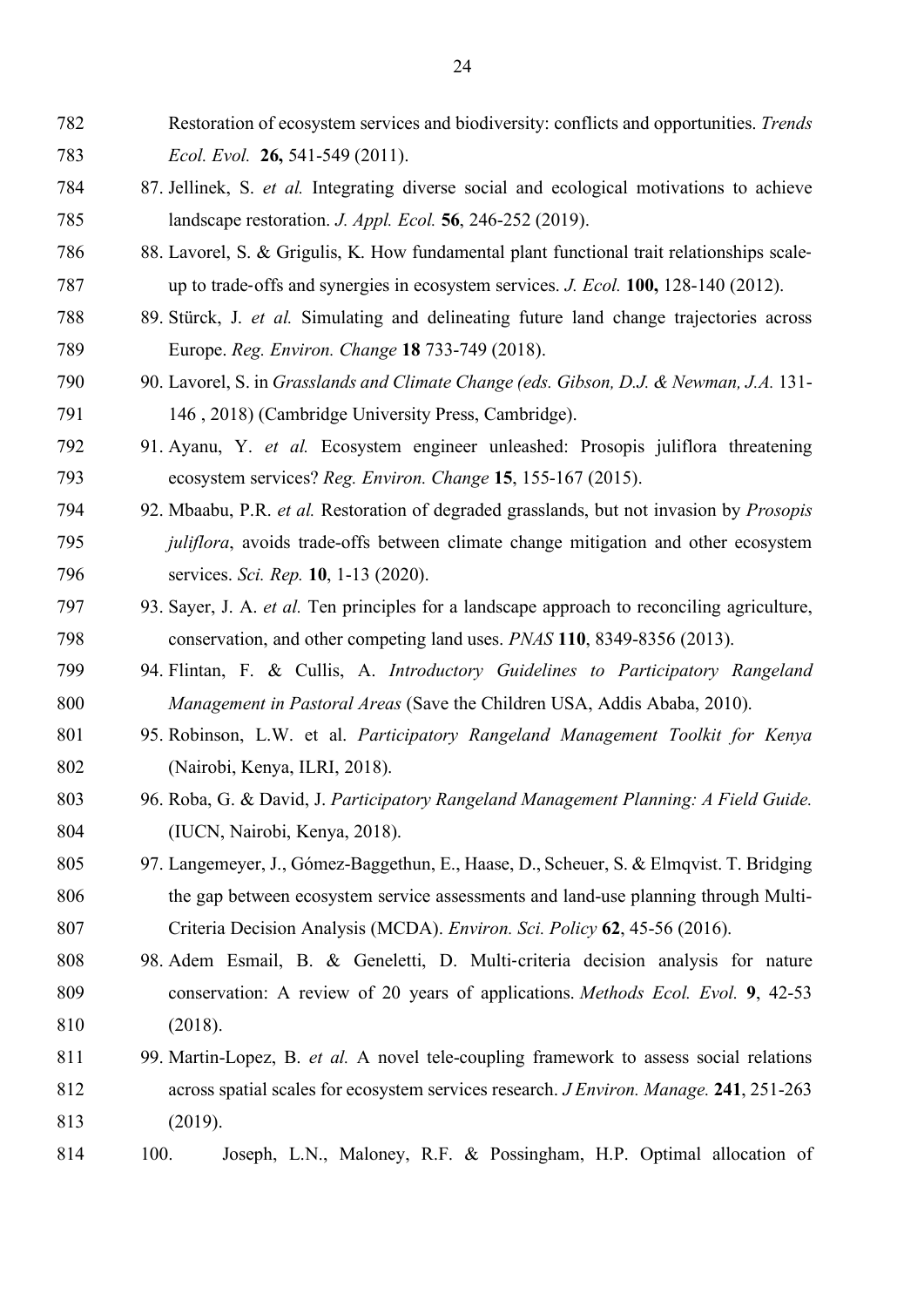resources among threatened species: a project prioritization protocol. *Conserv. Biol.* **23,** 328-338 (2009).

- 817 101. Wortley, L., Hero, J.M. & Howes, M. Evaluating ecological restoration success: a review of the literature. *Restor. Ecol.* **21**, 537-543 (2013).
- 102. Cameron, A. Restoration of ecosystems and ecosystem services, in *Ecosystem Services and Poverty Alleviation: Trade-offs and Governance* (eds Schreckenberg, K.,
- Mace, G. & Poudyal. M.) (Routledge Studies Ecosystem Series, Routledge, Oxford. 2018).
- 103. Nedessa, B., Ali, J. & Nyborg, I. *Exploring Ecological and Socio- Economic Issues for the Improvement of Area Enclosure Management*. (Oslo, Norway 2005).
- 104. Mekuria, W. & Aynekulu, E. Exclosure land management for restoration of the soils in degraded communal grazing lands in northern Ethiopia. *Land Degrad. Dev.* **24**, 528–538, (2011).
- 105. Hu, Y. & Nacun, B. An analysis of land-use change and grassland degradation from a policy perspective in Inner Mongolia, China, 1990–2015. *Sustainability*, *10*, 4048. 2018.
- 106. Hilker, T., Natsagdorj, E., Waring, R.H., Lyapustin, A. & Wang, Y. Satellite observed widespread decline in Mongolian grasslands largely due to overgrazing. *Glob. Change Biol.* **20,** 418-428 (2014).
- 107. Schweiger, A.K. *et al.* Plant spectral diversity integrates functional and phylogenetic components of biodiversity and predicts ecosystem function. *Nat. Ecol. Evol.* **2,** 976-982 (2018).
- 108. Vågen, T.G. & Winowiecki, L.A. Mapping of soil organic carbon stocks for spatially explicit assessments of climate change mitigation potential. *Environ. Res. Lett.* **8**, 015011 (2013).
- 109. Xia, J. *et al.* Spatio-temporal patterns and climate variables controlling of biomass carbon stock of global grassland ecosystems from 1982 to 2006. *Remote Sens. 6***,** 1783-1802 (2014).
- 110. Spawn, S.A., Sullivan, C.C., Lark, T.J. *et al.* Harmonized global maps of above and belowground biomass carbon density in the year 2010. *Sci Data* **7,** 112 (2020).
- 111. Plas, F. *et al.* Towards the development of general rules describing landscape heterogeneity–multifunctionality relationships. *J. Appl. Ecol.* **56,** 168-179 (2019).
- 112. Kimberley, A. *et al.* Functional rather than structural connectivity explains grassland plant diversity patterns following landscape scale habitat loss. *Landsc. Ecol.*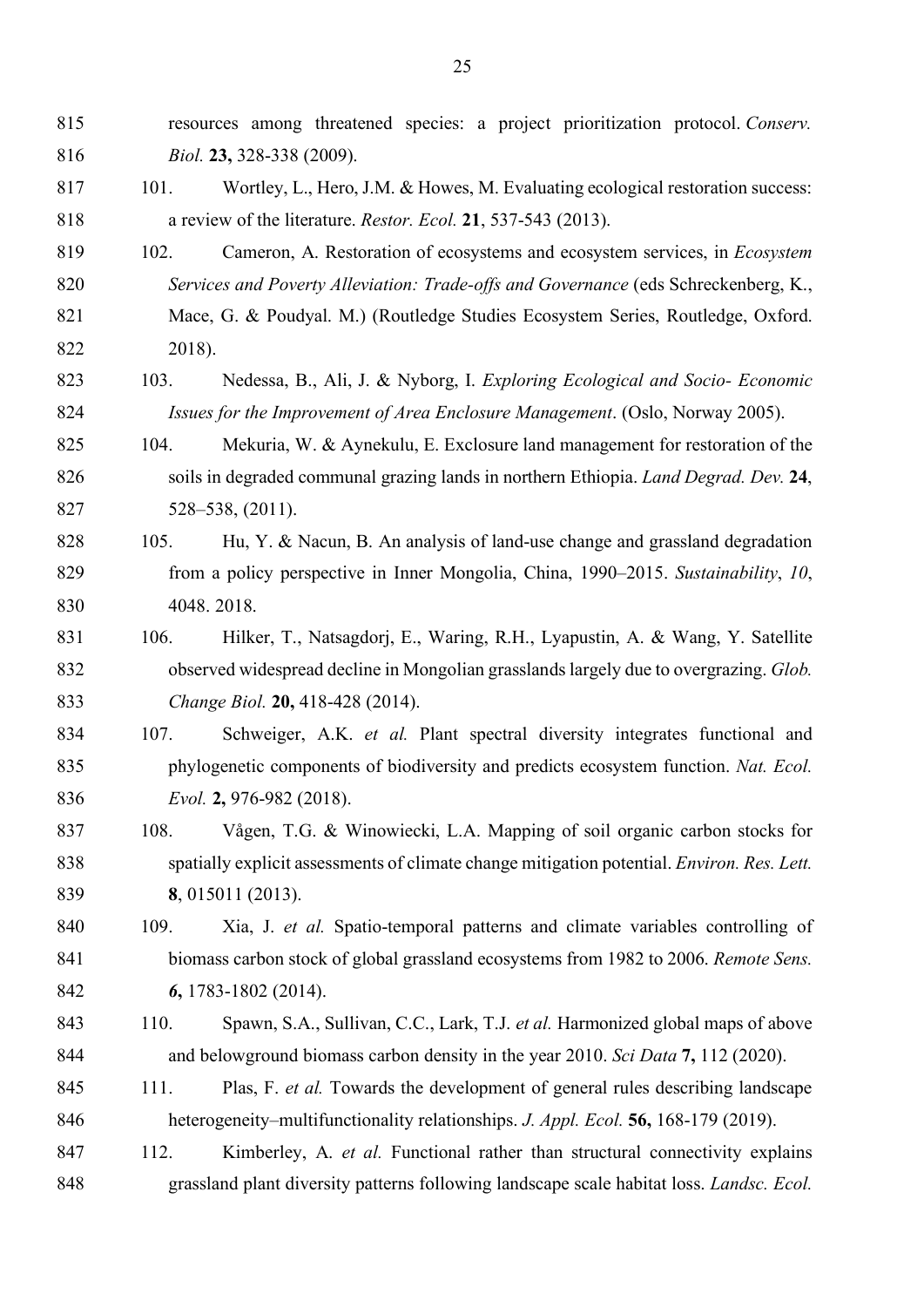36, 265-280 (2021).

- 113. Gilarranz, L.J., Rayfield, B., Liñán-Cembrano, G., Bascompte, J. & Gonzalez, A. Effects of network modularity on the spread of perturbation impact in experimental metapopulations. *Science* **357,** 199-201 (2017).
- 114. Smith, F. P., Prober, S. M., House, A. P. N. & McIntyre, S. Maximizing retention of native biodiversity in Australian agricultural landscapes - the 10:20:40:30 guidelines. *Agric. Ecosyst. Environ.* **16**, 35-45 (2013).
- 115. Auffret, A. G. *et al.* Plant functional connectivity integrating landscape structure and effective dispersal. *J. Ecol.* **105**, 1648-1656 (2017).
- 116. Isaac, N.J.B. *et al.* Defining and delivering resilient ecological networks: nature conservation in England. *J. Appl. Ecol.* **55**, 2537-2543 (2018).
- 117. Vörösmarty, C.J. Global threats to human water security and river biodiversity. *Nature* **467**, 555-561 (2010).
- 118. Barbier, E.B., The economic linkages between rural poverty and land degradation: some evidence from Africa. *Agric. Ecosys. Environ.* **82**, 355-370 (2000).
- 119. Kardol, P. & Wardle, D.A. How understanding aboveground–belowground linkages can assist restoration ecology. *Trends Ecol. Evol.* **25,** 670-679 (2010).
- 120. Bardgett, R.D. Plant trait-based approaches for interrogating belowground function. *Biol. Environ.* **117**, 1-13 (2017).
- 121. Isbell, F. *et al.* Benefits of increasing plant diversity in sustainable agroecosystems. *J. Ecol.* **105**, 871-879. (2017).
- 122. Manning, P., *et al.* Transferring biodiversity-ecosystem function research to the management of 'real-world' ecosystems. *Adv. Ecol. Res.* **61**, 323-356 (2019).
- 123. Jochum, M. *et al.* The results of biodiversity–ecosystem functioning experiments are realistic. *Nat Ecol Evol* **4,** 1485–1494 (2020).
- 124. Cole et al. Grassland biodiversity restoration increase resistance of carbon fluxes to drought. *J Appl. Ecol.* **56**, 1806-1816 (2019).
- 125. Yang, Y., Tilman, D., Furey, G. & Lehman, C. Soil carbon sequestration accelerated by restoration of grassland biodiversity. *Nat. Commun.* **10,** 718 (2018).
- 126. Fry, E.L. *et al.* Soil multifunctionality and drought resistance are determined by plant structural traits in restoring grassland. *Ecology*, **99,** 2260-2271 (2018).
- 127. Gould, I.J., Quinton, J.N., Weigelt, A., De Deyn, G.B. & Bardgett, R.D. Plant diversity and root traits benefit physical properties key to soil function in grasslands. *Ecol. Lett.* **19,** 1140-1149 (2016).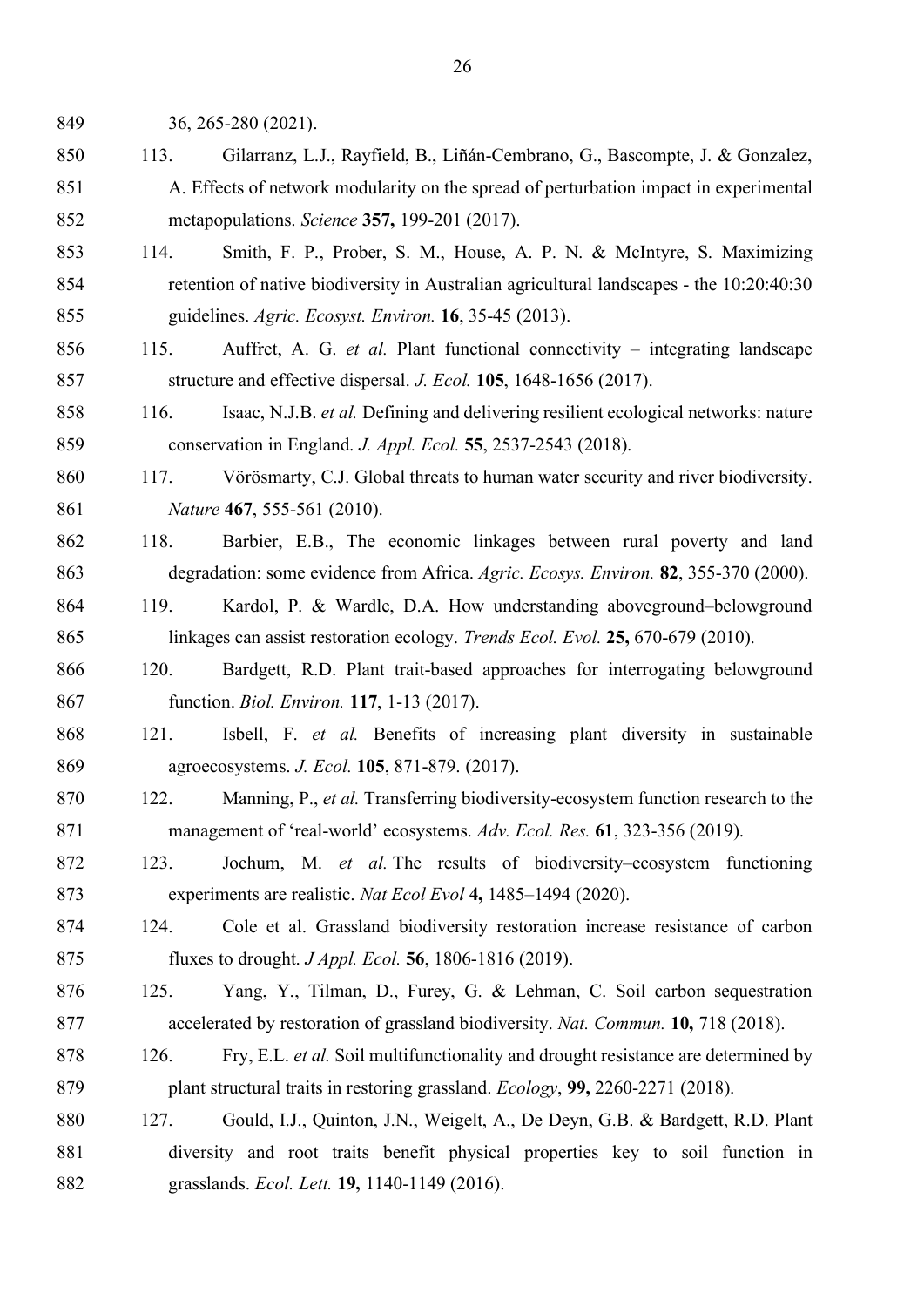- 128. Wubs, E.R., van der Putten, W.H., Bosch, M & Bezemer, T.M. Soil inoculation steers restoration of terrestrial ecosystems. *Nature Plants* 2, 16107 (2016).
- 129. Pilon, N.A., Assis, G.B., Souza, F.M. & Durigan, G. Native remnants can be sources of plants and topsoil to restore dry and wet cerrado grasslands. *Restor. Ecol.* **27**, 569-580 (2019).
- 130. Soliveres, S. *et al.* Biodiversity at multiple trophic levels is needed for ecosystem multifunctionality. *Nature* **536,** 456-459 (2016).
- 131. Wang, L. *et al.* Diversifying livestock promotes multidiversity and multifunctionality in managed grasslands. *PNAS,* p.201807354 (2019).
- 132. Wang, X. *et al.* High ecosystem multifunctionality under moderate grazing is associated with high plant but low bacterial diversity in a semi-arid steppe grassland. *Plant Soil* **448,** 265–276 (2020).
- 133. Pocock, M.J.O., Evans, D.M. & Memmott, J. The robustness and restoration of a network of ecological networks. *Science* **335,** 973-977 (2012).
- 134. Buisson, E. *et al.* Resilience and restoration of tropical and subtropical grasslands, savannas, and grassy woodlands. *Biol. Rev.* **94**, 590-609 (2019).
- 135. Lee, M., Manning, P., Rist, J., Power, S.A. and Marsh, C., A global comparison of grassland biomass responses to CO2 and nitrogen enrichment. *Philos. Trans. R. Soc. B* **365,** 2047-2056 (2010).
- 136. Craven, D. *et al.* Multiple facets of biodiversity drive the diversity–stability relationship. *Nat Ecol Evol* **2,** 1579–1587 (2018).
- 137. Borer, E.T. et al. Finding generality in ecology: a model for globally distributed experiments. *Methods Ecol. Evol.* **5,** 65-73 (2014).
- 138. Fraser, L. H. *et al.* Worldwide evidence of a unimodal relationship between productivity and plant species richness. *Science* **349**, 302-305 (2015).
- 139. Spake, R. *et al.* An analytical framework for spatially targeted management of natural capital. *Nat. Sustain.* **2**, 90-97 (2019).
- 140. Dudley *et al.* Grassland and savannahs in the UN Decade on Ecosystem Restoration. *Restor. Ecol*. **28**, 1313-1317 (2020).
- 141. Yengoh, G. T., Dent, D., Olsson, L., Tengberg, A. E., & Tucker III, C. J. *Use of*
- *the Normalized Difference Vegetation Index (NDVI) to Assess Land Degradation at*
- *Multiple Scales: Current Status, Future Trends, and Practical Considerations*.
- Springer Briefs in Environmental Science (2015).
- 142. Buchhorn, M. *et al.* Copernicus Global Land Service: Land Cover 100m, epoch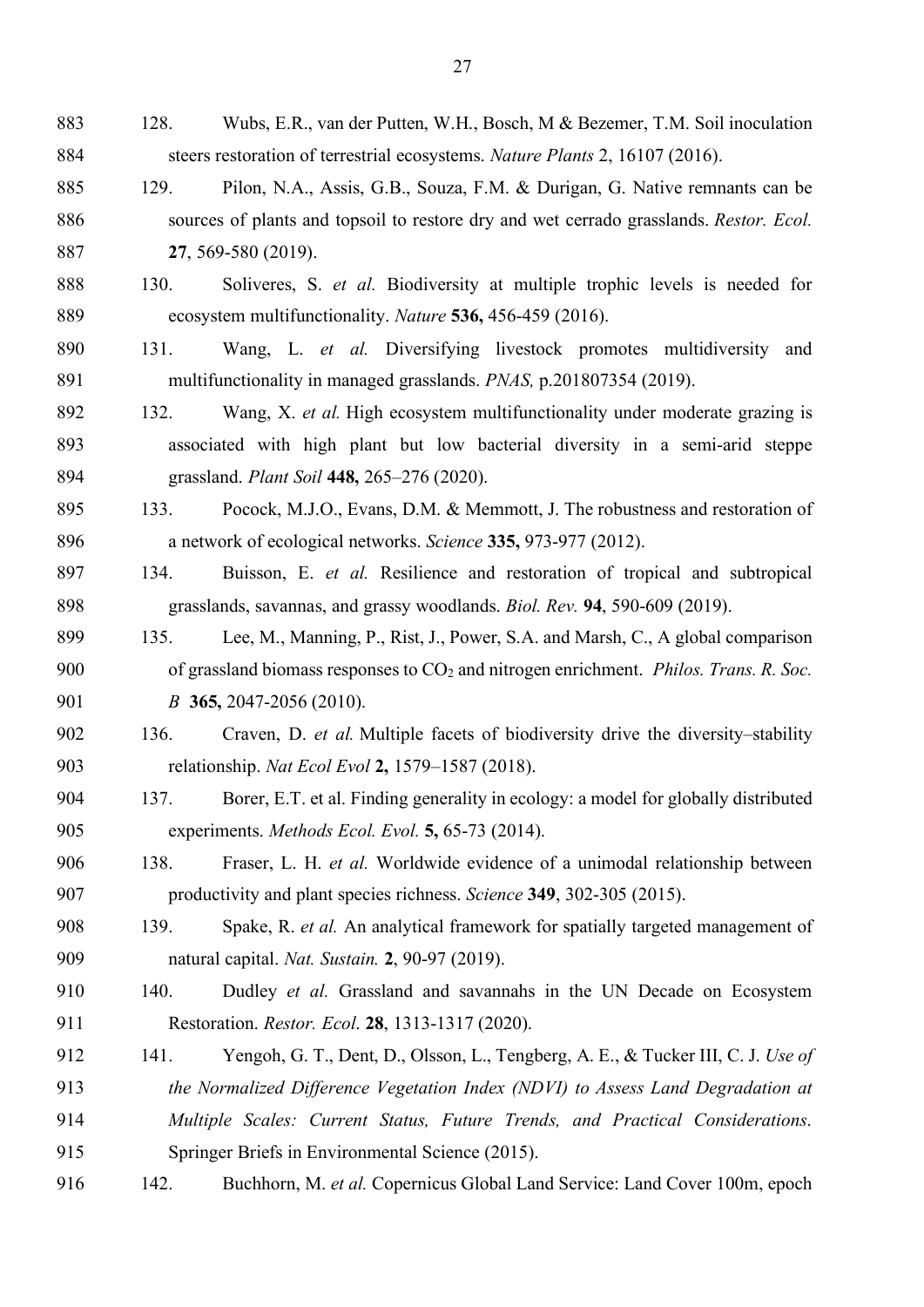- 2015, Globe (Version V2.0.2) [Data set]. Zenodo. DOI: 10.5281/zenodo.3243509
- (2019).
- 143. Mekuria, W. & Aynekulu, E. Exclosure land management for restoration of the soils in degraded communal grazing lands in northern Ethiopia. *Land Degradation and Development*, **24**, 528–538, (2011).
- 144. Rossiter, J., Wondie Minale, M., Andarge, W. & Twomlow, S. A communities Eden–grazing exclosure success in Ethiopia. *International Journal of Agricultural Sustainability*, **15**, 514-526 (2017).
- 145. Durigan, G., *et al. Invasão por Pinus spp: ecologia, prevenção, controle e restauração,* Instituto Florestal, Sao Paulo, Brazil (2020).
- 146. Wang, Z., *et al.* Effect of manipulating animal stocking rate on the carbon storage capacity in a degraded desert steppe. *Ecological Research*, **32**, 1001-1009 (2017).
- 147. Wang, Z., *et al*. Effects of stocking rate on the variability of peak standing crop in a desert steppe of Eurasia grassland. *Environmental Management*, **53**, 266-273 (2014).
- 148. Zhang, R., *et al*. Grazing induced changes in plant diversity is a critical factor controlling grassland productivity in the Desert Steppe, Northern China. *Agriculture, Ecosystems & Environment*, **265,** 73-83 (2018).
- 149. Wang, Z *et al*. Impact of stocking rate and rainfall on sheep performance in a desert steppe. *Rangeland Ecology & Management*, **64**, 249-256 (2011).
- 150. Li, Z., *et al.* Identifying management strategies to improve sustainability and household income for herders on the desert steppe in Inner Mongolia, China. *Agricultural Systems,* **132**, 62-72 (2015).
- 151. Shao, Q., Cao, W., Fan, J., Huang, L. & Xu, X. Effects of an ecological conservation and restoration project in the Three-River Source Region, China. *Journal of Geographical Sciences*, **27**, 183-204 (2017).
- 152. Li, X.L., *et al.* Restoration prospects for Heitutan degraded grassland in the Sanjiangyuan. *Journal of Mountain Science*, **10**, 687-698 (2013).
- 153. Xu, Y., *et al.* Trade-offs and cost-benefit of ecosystem services of revegetated degraded alpine meadows over time on the Qinghai-Tibetan Plateau. *Agriculture, Ecosystems & Environment*, **279**, 130-138 (2019).
- 154. Dong, S.K., et al. Farmer and professional attitudes to the large-scale ban on livestock grazing of grasslands in China. *Environmental Conservation*, **34**, 246-254 (2007).
- 
- 
- 
- 
- 
- 

# **Acknowledgments**

- 
- This work was supported by a BBSRC Global Challenge Research Fund Impact Acceleration
- Account Award (GCRF-IAA) (BB/GCRF-IAA/14) and N8 AgriFood Programme pump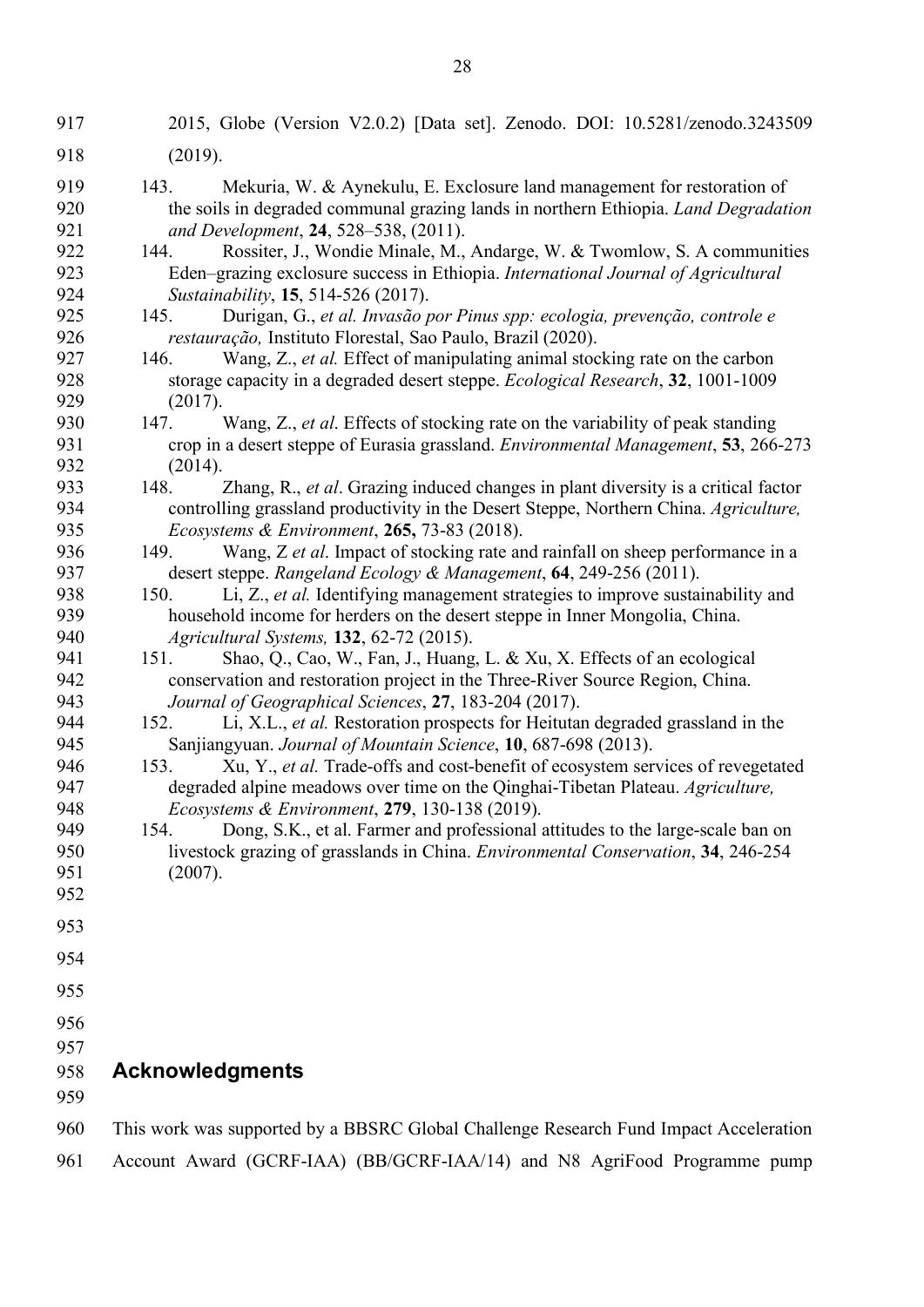priming grant awarded to RDB. The work was also supported by BBSRC GCRF Foundation Award (BB/P022987/1) "Restoring soil function and resilience to degraded grasslands" awarded to RDB and NO and by the Swiss Programme for Research on Global Issues for Development (r4d) "Woody invasive alien species in East Africa: Assessing and mitigating their negative impact on ecosystem services and rural livelihood" (Grant Number: 967 400440 152085) to US. US was supported by CABI with core financial support from its member countries (see http://www.cabi.org/about-cabi/who-we-work-with/key-donors/). We are grateful to the four reviewers whose comments helped us improve our paper. .

## **Box 1: Platforms for effective grassland restoration**

 Examples of platforms that provide information on successes and failures of grassland restoration programmes are beginning to emerge. The Society for Ecological Restoration (SER) recently launched their Restoration Resource Centre, an online, publicly accessible platform for exchanging knowledge and experience through ecological restoration projects, publications, and other resources from around the world. The World Overview of Conservation Approaches and Technologies (WOCAT) database provides a format and a platform for knowledge exchange regarding Sustainable Land Management (SLM) technologies and approaches and is recognized as the primary recommended database by UNCCD. The Global Landscape Forum (GLF), led by the Centre for International Forestry Research (CIFOR) and supported by the UN and World Bank, provides a mobile platform for discussions leading to action on sustainable land use, including land restoration. Grasslands are currently underrepresented within these databases, which are still under development and continually being expanded. Nevertheless, they demonstrate the potential for user-driven platforms to provide valuable insight into effective restoration practices in different parts of the world. To be effective, such platforms should include a wide range of restoration programmes, both local and regional, and small and large scale. They should also include less successful programmes and identify why they have not reached their objectives. By comparing case studies, it is possible to understand how the effectiveness of specific restoration methods differ geographically and depending on the degree of degradation and socio-ecological context, the first step towards finding general rules, both social and ecological, for successful restoration.

- 
- 
- **Figure legends**
-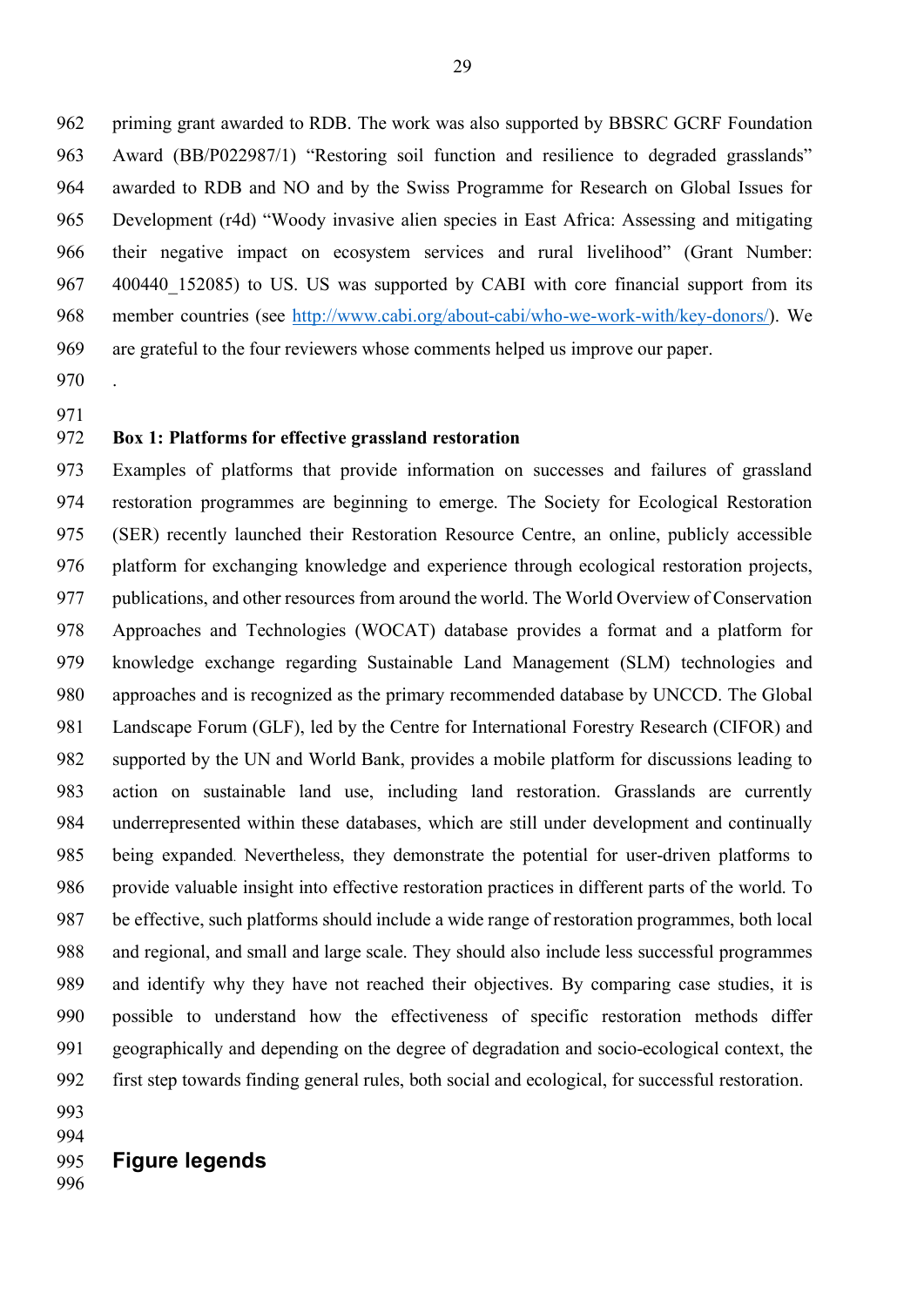**Figure 1.** The extent of degraded grasslands worldwide with examples of paired non-

- degraded (left) and degraded (right) grasslands from different locations around the world.
- Grassland classification follows the UN FAO Land Cover Classification System (LCCS)
- 1000 (data downloaded at https://lcviewer.vito.be/2015<sup>141</sup> with tundra ecosystems excluded.
- Degradation is measured as greenness changes, as measured by rain use efficiency (RUE)
- 1002 adjusted Sum Normalized Differential Vegetation Index (NDVI) between (1981-2015)<sup>142</sup>
- with regions showing a reduction in greenness of 0.01 being classed as degraded. Therefore,
- much degradation involving vegetation change is not shown. Degradation is caused by many
- factors, including overgrazing, fertilization, tree planting, and invasive species. Image credits:
- United States (L. Brudvig), United Kingdom (L. Hulmes), Qinghai-Tibet Plateau, China (R.
- Bardgett), Inner Mongolia (R. Bardgett), Brazil (G. Durigan), Kenya (R. Bardgett), India (M.
- Sankaran, S.K. Chengappa), and Australia (S. Prober).
- 

 **Figure 2.** Standardised assessment of grassland degradation and restoration. This conceptual figure shows the steps required to assess grassland condition and select restoration options. The relationship between this approach and the other strategies described in this article are shown on the side panel. For specific and quantitative examples of these steps, see Figures 3 and 4.

 **Figure 3**. Assessing ecosystem service trade-offs in degraded and restored European grasslands. In this system degradation caused by intensive agriculture reduces plant and soil biodiversity and causes soil compaction. This diminishes the supply (SD) of ecosystem services demanded (Di) by stakeholders, resulting in a low multifunctionality (MF) for all stakeholder groups (Di x SD). Restoration to high diversity, perennial grassland (SR1: Perennial grassland) enhances the supply of multiple ecosystem services, though only moderately for fodder production and climate regulation through carbon storage. Thus, among restoration options it provides the greatest multifunctionality to all stakeholder groups. Restored perennial grassland also provides the best option for priority ecosystem services (PF) for conservationists, but also for local farmers given their demand for soil fertility and cultural identity, which compensates for lower fodder production than intensive grassland. However, abandonment of agricultural management may be seen as favourable by some national decision makers due to their prioritization of water quality and climate regulation.

 **Figure 4.** Assessing ecosystem service trade-offs in degraded and restored grasslands in arid and semi-arid Eastern Africa. In these regions, invasion of alien woody plants such as *Prosopis*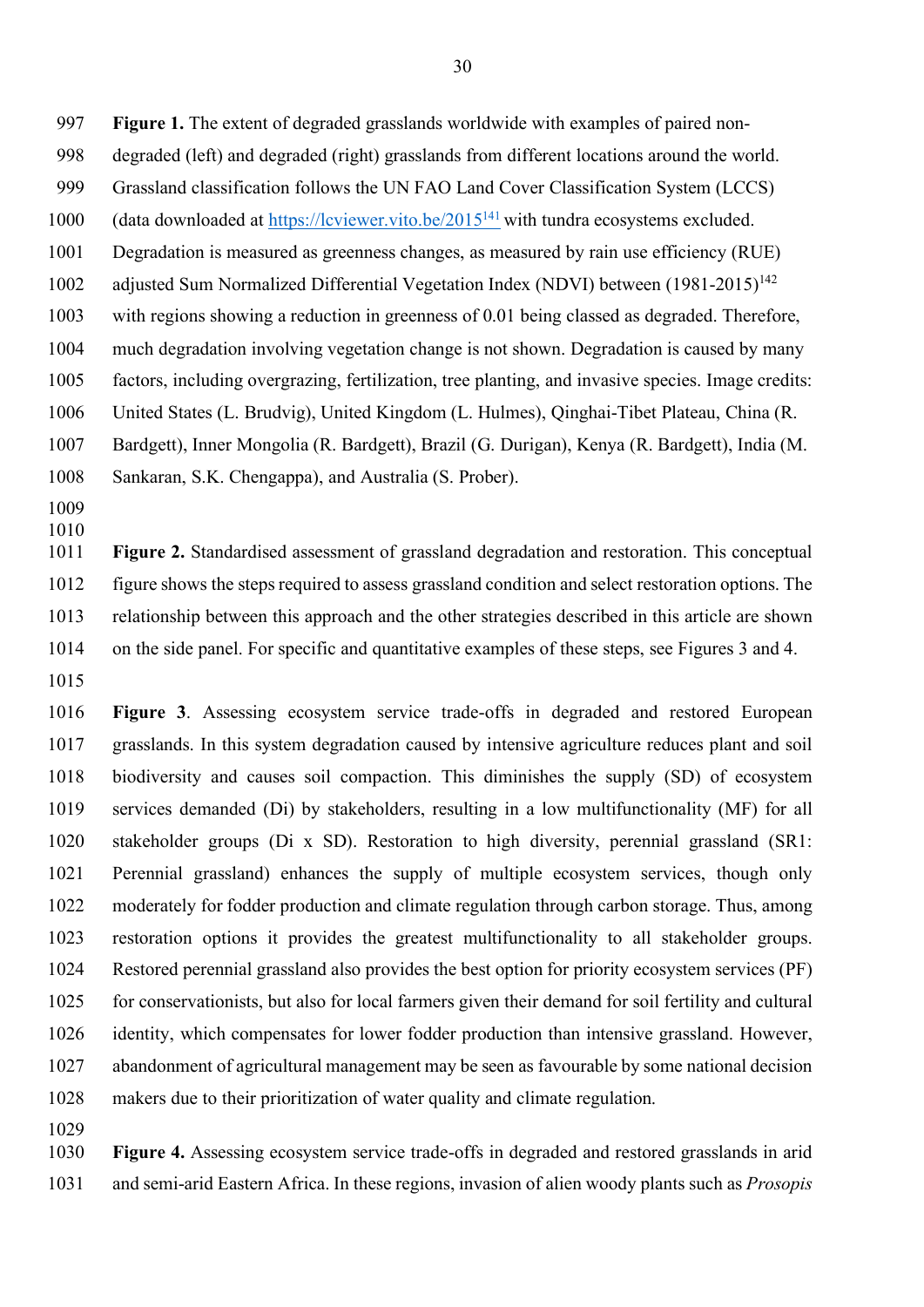*juliflora* transforms grasslands into scrubland with bare soil. While the supply (SD) of most ecosystem services demanded (D2) by stakeholders is greatly reduced by this invasion, fuel wood and charcoal production are promoted. The supply of other services, such as soil carbon storage, is context-dependent; if grassland previously degraded by overgrazing and other forms of mismanagement is invaded, then soil conditions are improved. However, if healthy grassland is invaded, the supply of these services is reduced. All stakeholders, apart from charcoal producers, lose ecosystem service benefits (D2 x SD) if undegraded grasslands are invaded by *P. juliflora*, and so perceive it as degradation. Restoration options have differing impacts on stakeholder groups. Sustainable livestock grazing (SR2) requires fencing off or access restriction but promotes ES supply more than conservation (SR2) and supports the greatest multifunctionality (MF) from the perspective of all the considered groups. Abandonment does not restore the supply of any ES and even incurs ES losses (SR3), because *P. juliflora* consumes significant amounts of groundwater. However, considering economic priorities towards only a priority ES (PF) of fodder for pastoralists, wood products for charcoal producers and ecotourism for tourists would lead these stakeholders to respectively favour livestock production, abandonment or conservation as best restoration options (highest respective PF scores).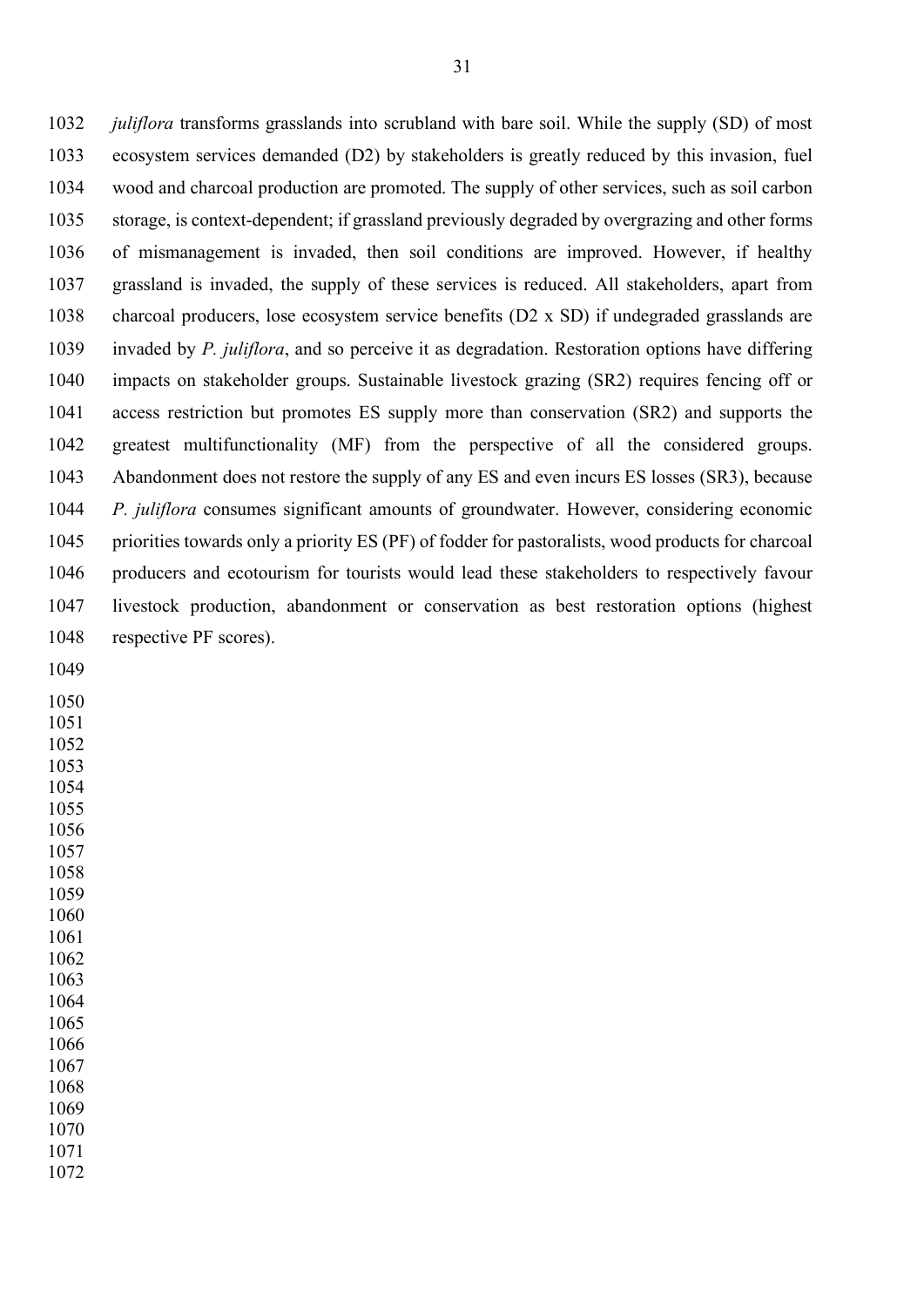1073 **Table 1.** Common ecosystem services of grasslands and indicators of associated ecosystem 1074 structure and function parameters  $\frac{1073}{1074}$ 

| <b>Ecosystem services</b>                                         | <b>Ecosystem</b><br>structure / function                                                                                    | <b>Common indicators</b>                                                                               | Scale and means of<br>measurement                                                                                                                              |
|-------------------------------------------------------------------|-----------------------------------------------------------------------------------------------------------------------------|--------------------------------------------------------------------------------------------------------|----------------------------------------------------------------------------------------------------------------------------------------------------------------|
| Forage production<br>(quantity)                                   | Annual aboveground<br>biomass production                                                                                    | Net primary<br>productivity (NPP),<br>aboveground<br>biomass                                           | NDVI (remote<br>sensing), landscape<br>scale<br>Direct harvesting,<br>local scale                                                                              |
| Forage production<br>(quality)                                    | Protein content and<br>digestibility                                                                                        | Leaf N content<br>Presence of species<br>of particular<br>nutritional                                  | Remote sensing at a<br>landscape scale                                                                                                                         |
|                                                                   |                                                                                                                             | importance (e.g.<br>legumes                                                                            | Direct measures at a<br>local scale                                                                                                                            |
| Forage reliability                                                | Interannual variation<br>in aboveground<br>biomass production                                                               | Monitoring of NPP<br>species composition                                                               | Remote sensing at<br>landscape scale                                                                                                                           |
| Other grassland<br>products (e.g.<br>medicinal, food,<br>hunting) | Species of particular<br>interest                                                                                           | Species presence /<br>abundance                                                                        | Field survey at local<br>scale                                                                                                                                 |
| <b>Biofuels</b>                                                   | Woody species of<br>interest<br>Grass species of<br>particular interest<br>(e.g. flammable and<br>high yielding<br>species) | Cover or biomass of<br>species of interest                                                             | Direct field<br>measures or remote<br>sensing                                                                                                                  |
| Species of cultural<br>value                                      | Presence of species<br>of cultural interest                                                                                 | Species presence                                                                                       | Direct measures and<br>local records (e.g.<br>(National monitoring<br>schemes and local<br>surveys) at local<br>scale or regional<br>survey for large<br>areas |
| Aesthetic value                                                   | Plant community<br>composition and<br>phenology                                                                             | Flower cover, flower<br>colour, and presence<br>of 'unattractive'<br>species<br>Flowering<br>phenology | Direct survey<br>Phenology can be<br>derived from species<br>list and external<br>databases                                                                    |
| Biodiversity<br>conservation value                                | Plant and animal<br>(vertebrate /<br>invertebrate) species                                                                  | Presence and<br>abundance of species<br>of conservation<br>value                                       | Global Biodiversity<br><b>Information Facility</b><br>(GBIF) and national<br>monitoring schemes<br>at larger scales                                            |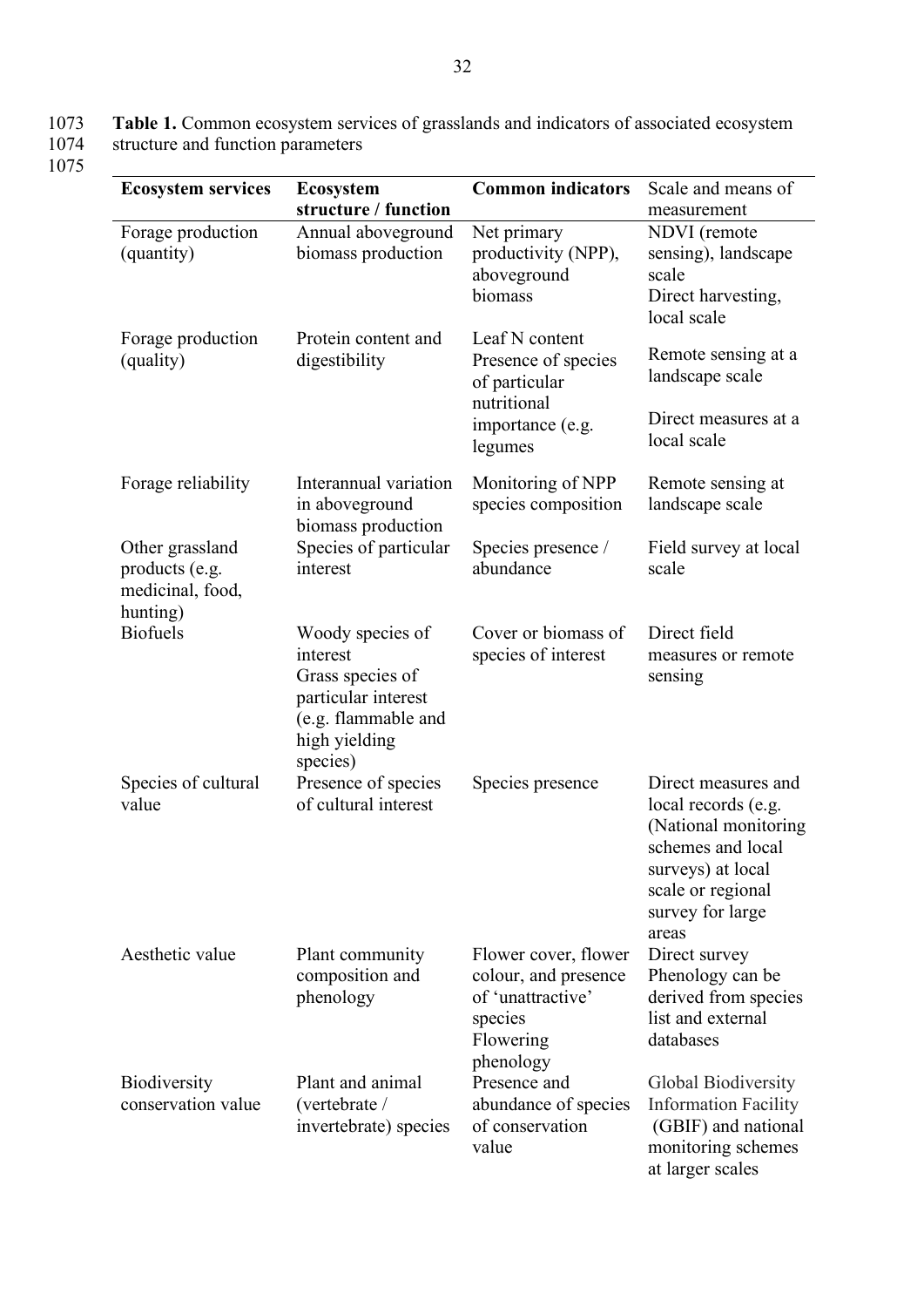| Regulation of<br>invasive exotics and<br>other undesired<br>species | Invasive exotic<br>species, species of<br>negative pastoral or<br>cultural value | Presence /<br>abundance of<br>undesired species                                                                                                                                                                                         | Direct survey at<br>local scale<br>GBIF and national<br>monitoring schemes<br>at larger scales                               |
|---------------------------------------------------------------------|----------------------------------------------------------------------------------|-----------------------------------------------------------------------------------------------------------------------------------------------------------------------------------------------------------------------------------------|------------------------------------------------------------------------------------------------------------------------------|
| Global climate<br>regulation                                        | Carbon stocks and<br>carbon cycling<br>processes                                 | Soil respiration and<br>carbon stocks<br>Woody species                                                                                                                                                                                  | Direct survey at<br>local scale<br>Remote sensing for<br>aboveground stocks<br>Soil sampling and                             |
| Maintenance of soil                                                 | Nutrient stocks and                                                              | biomass and<br>vegetation carbon<br>stocks<br>Litter mass / depth<br>Soil nutrient and                                                                                                                                                  | interpolation for<br>belowground carbon<br>stocks and fluxes<br>Soil sampling and                                            |
| fertility                                                           | nutrient cycling<br>processes                                                    | carbon content<br>Litter mass<br>Soil enzyme<br>activities                                                                                                                                                                              | interpolation to<br>required scales                                                                                          |
| Maintenance of soil<br>stability and<br>regulation of erosion       | Soil stability in the<br>root profile<br><b>Erosive flows</b>                    | Evidence for<br>erosion, bare ground<br>cover and soil<br>organic matter<br>Soil aggregate<br>stability and bulk<br>density<br>Plant rooting profile<br>Direct measures of<br>soil loss / erosive<br>flows<br>Water holding<br>capacity | Field observations or<br>remote sensing to<br>detect erosion<br>Direct sampling and<br>measurement of<br>multiple indicators |
| Regulation of<br>hydrological flows                                 | Soil water retention<br>and flows                                                | Soil texture and bulk<br>density, and soil<br>organic matter<br>content<br>Soil electrical and<br>hydraulic<br>conductivity (rapid<br>assessment methods)                                                                               | Direct survey and<br>interpolation                                                                                           |
| Regulation of water<br>quality                                      | Retention and<br>transformation of<br>pollutants in soil                         | Soil<br>physicochemical<br>properties (e.g.<br>texture, pH, CEC)<br>Salinity and water<br>table depth<br>Soil organic matter<br>content and available<br>water capacity.                                                                | Direct sampling of<br>soil and water                                                                                         |